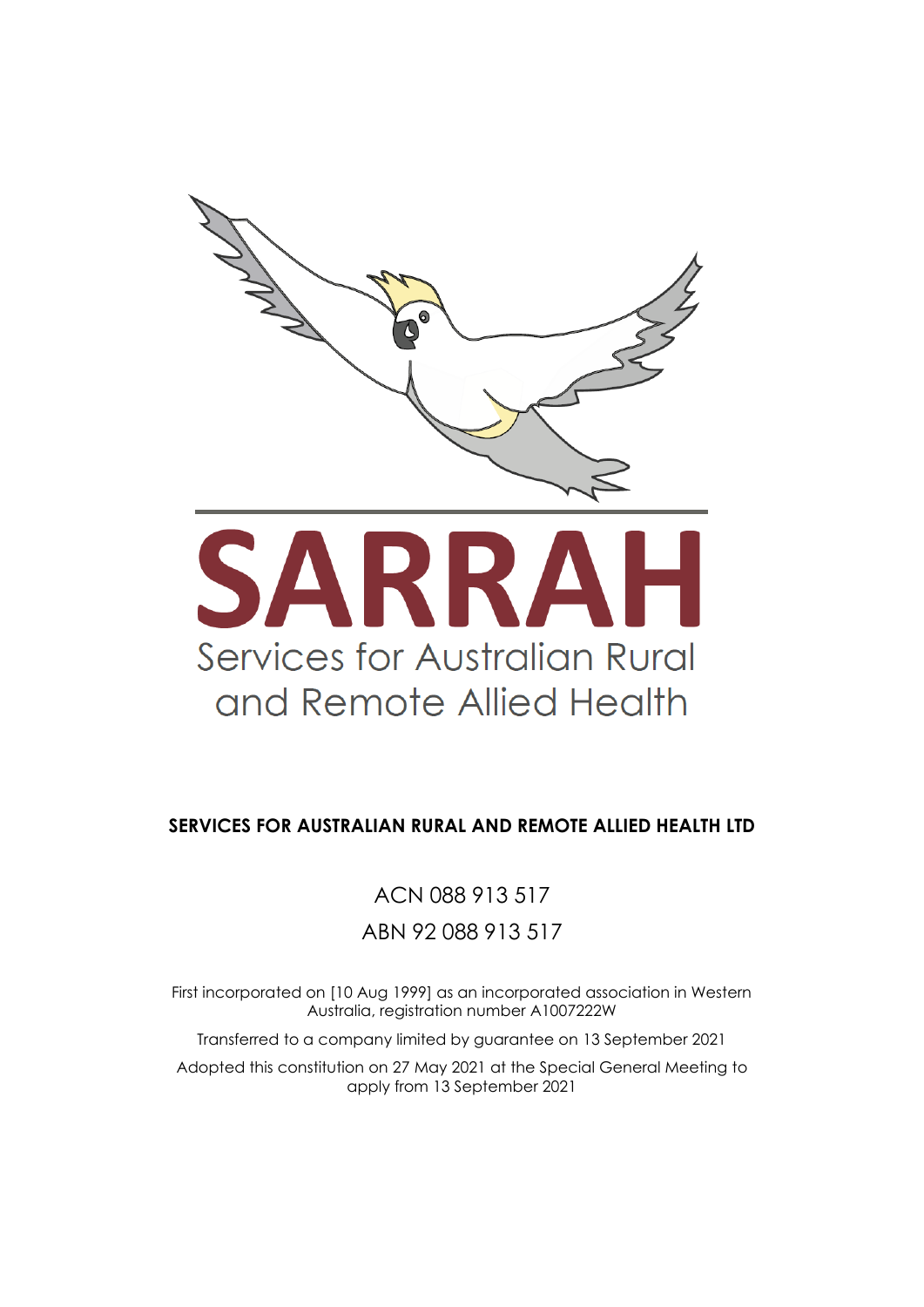# **Table of Contents**

| $\mathbf{l}$ . |                                                             |
|----------------|-------------------------------------------------------------|
| 1.             |                                                             |
| 2.             |                                                             |
| 3.             | Replaceable rules and application of the Corporations Act 4 |
| 4.             |                                                             |
| 5.             |                                                             |
| 6.             |                                                             |
| Ш.             |                                                             |
| 7.             |                                                             |
| 8.             |                                                             |
| 9.             |                                                             |
| 10.            |                                                             |
| 11.            |                                                             |
| 12.            |                                                             |
| III.           |                                                             |
| 13.            |                                                             |
| 14.            |                                                             |
| 15.            | Cancellation or postponement of a general meeting  15       |
| 16.            |                                                             |
| 17.            |                                                             |
| 18.            |                                                             |
| 19.            |                                                             |
| 20.            |                                                             |
| 21.            |                                                             |
| 22.            |                                                             |
| IV.            |                                                             |
| 23.            |                                                             |
| 24.            |                                                             |
| 25.            |                                                             |
| 26.            |                                                             |
| 27.            |                                                             |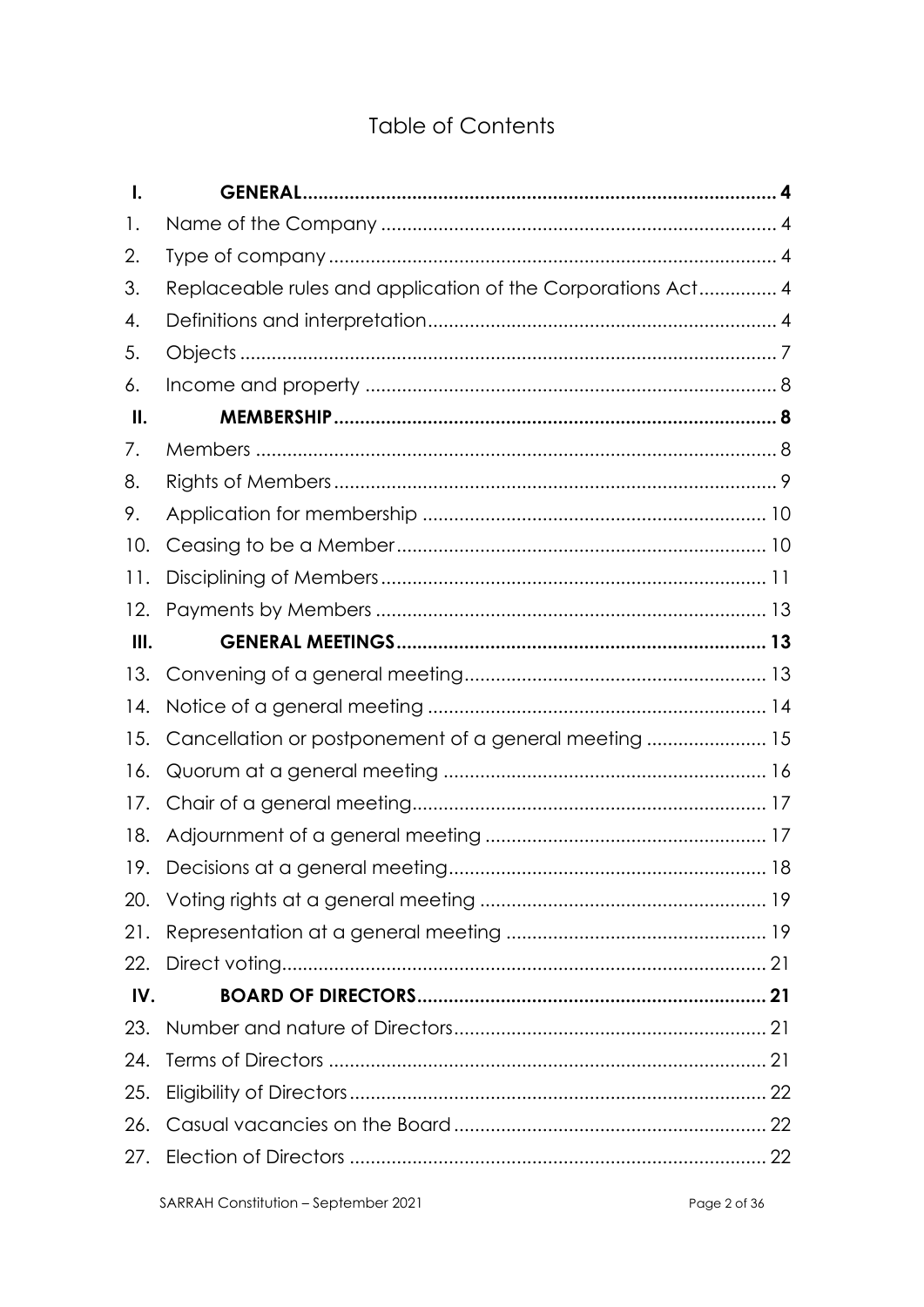| 28. |  |
|-----|--|
| 29. |  |
| 30. |  |
| 31. |  |
| 32. |  |
| 33. |  |
| 34. |  |
| 35. |  |
| 36. |  |
| 37. |  |
| 38. |  |
| 39. |  |
| 40. |  |
| 41. |  |
| 42. |  |
| V.  |  |
| 43. |  |
| 44. |  |
| 45. |  |
| 46. |  |
| 47. |  |
| 48. |  |
| 49. |  |
| 50. |  |
| 51. |  |
| 52. |  |
| 53. |  |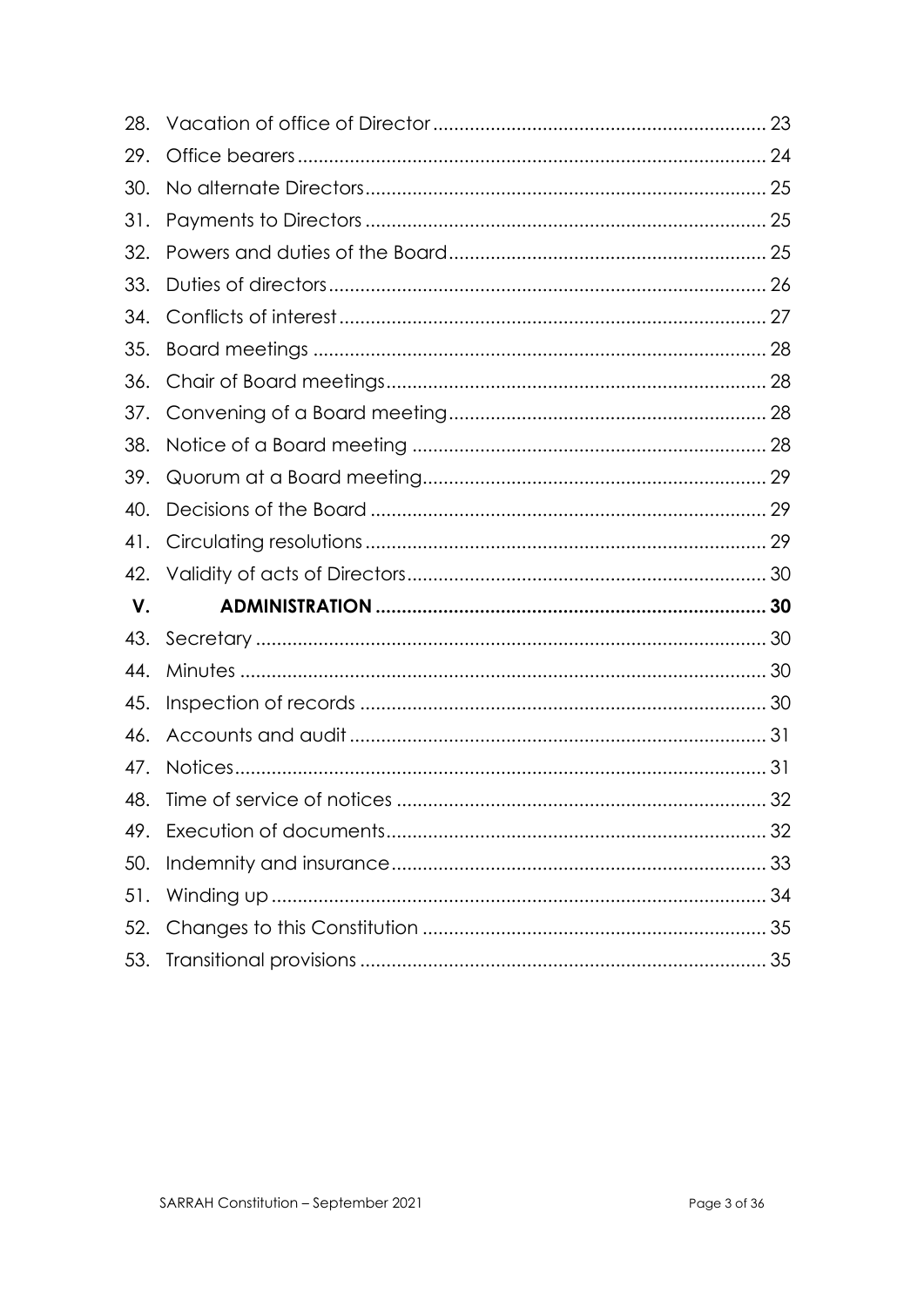I. GENERAL

### *1. Name of the Company*

1.1 The name of the Company is *Services for Australian Rural and Remote Allied Health Ltd*.

### *2. Type of company*

- 2.1 The Company is a not-for-profit public company limited by guarantee which is established to be, and to continue to be, a charity.
- 2.2 The liability of Members is limited to the amount of the guarantee in rule 2.3.
- 2.3 Each Member must contribute an amount not more than \$1.00 (the guarantee) to the property of the Company if the Company is wound up while the Member is a member, or within 12 months after they stop being a Member, and this contribution is required to pay for the:
	- a) debts and liabilities of the Company incurred before the Member stopped being a member, or
	- b) costs of winding up.

### *3. Replaceable rules and application of the Corporations Act*

- 3.1 The replaceable rules in the Corporations Act do not apply to the Company except in so far as they are repeated or contained in this Constitution.
- 3.2 A word or phrase given a meaning in the Corporations Act has the same meaning in this Constitution unless a contrary intention appears in this Constitution.

#### *4. Definitions and interpretation*

- 4.1 In this Constitution unless it is inconsistent with the subject or context in which it is used:
	- b) **ACNC** means the *Australian Charities and Not-forprofits Commission*.
	- *c)* **ACNC Act** means the *Australian Charities and Not-forprofits Commission Act 2012 (Cth)*.
	- *d)* **AHPRA** means the *Australian Health Practitioner Regulation Agency.*
	- e) **AGM** means an annual general meeting of the Company.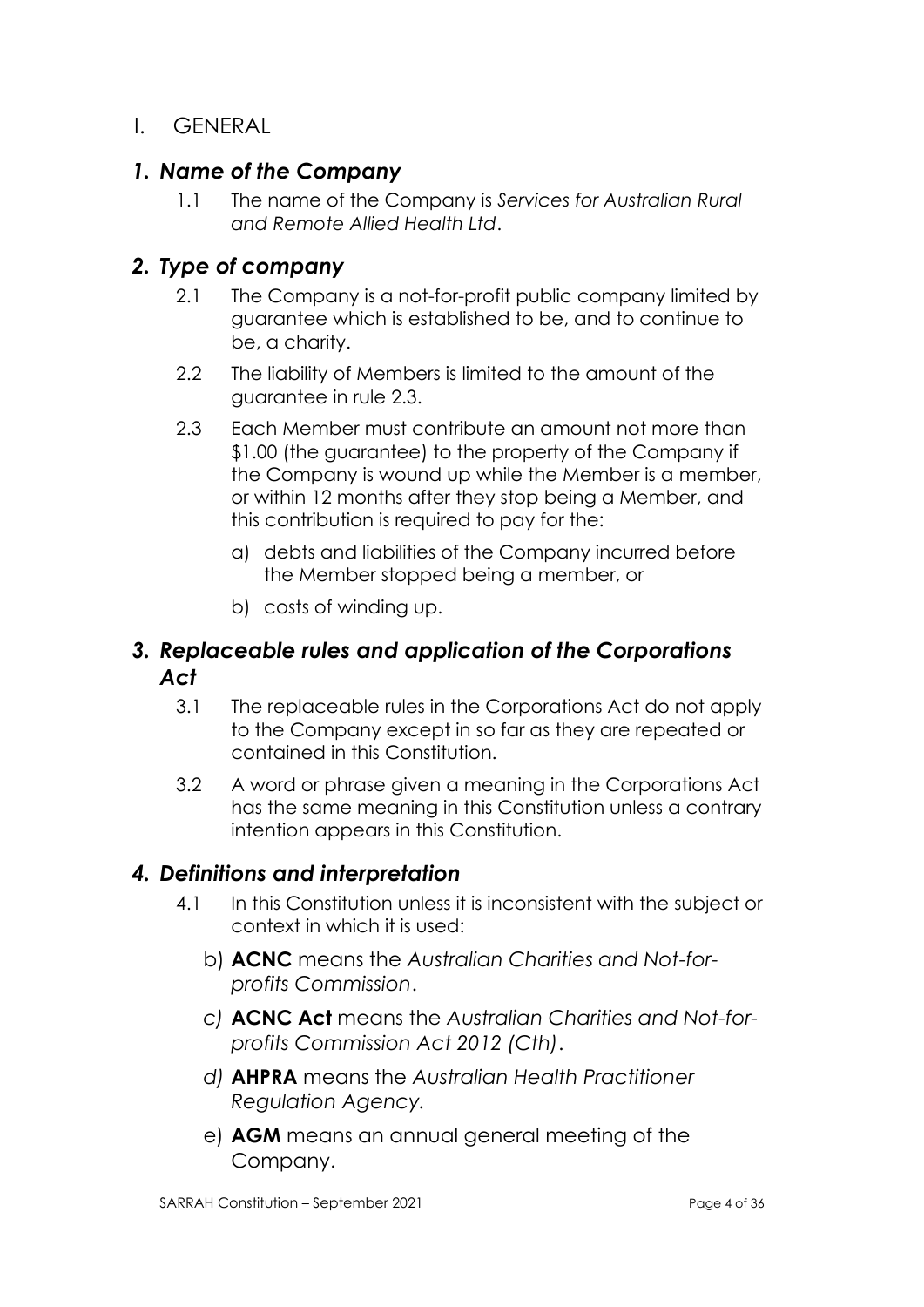- f) **Allied Health** means the broad range of tertiary qualified health professionals who apply their skills to preventing, diagnosing and treating a range of diseases, health conditions and illnesses. Professions may include, but are not limited to:
	- Audiology.
	- Nutrition & Dietetics:
	- Occupational Therapy;
	- Optometry;
	- Orthoptics;
	- Orthotics:
	- Pharmacy;
	- Physiotherapy;
	- Podiatry.
	- Psychology;
	- Radiography;
	- Social Work:
	- Speech Pathology; and
	- such other professions or callings as the Board determines from time to time.
- g) **Board** means some or all of the Directors acting as the board of directors of the Company.
- h) **By-Laws** means guidance documents to support the working of this Constitution made in accordance with this Constitution.
- i) **Company** means *Services for Australian Rural and Remote Allied Health Ltd*
- j) **Constitution** means this constitution as amended or supplemented from time to time.
- *k)* **Corporations Act** means the *Corporations Act 2001(Cth).*
- l) **Director** means an individual elected or appointed from time to time to the office of director of the Company in accordance with this Constitution.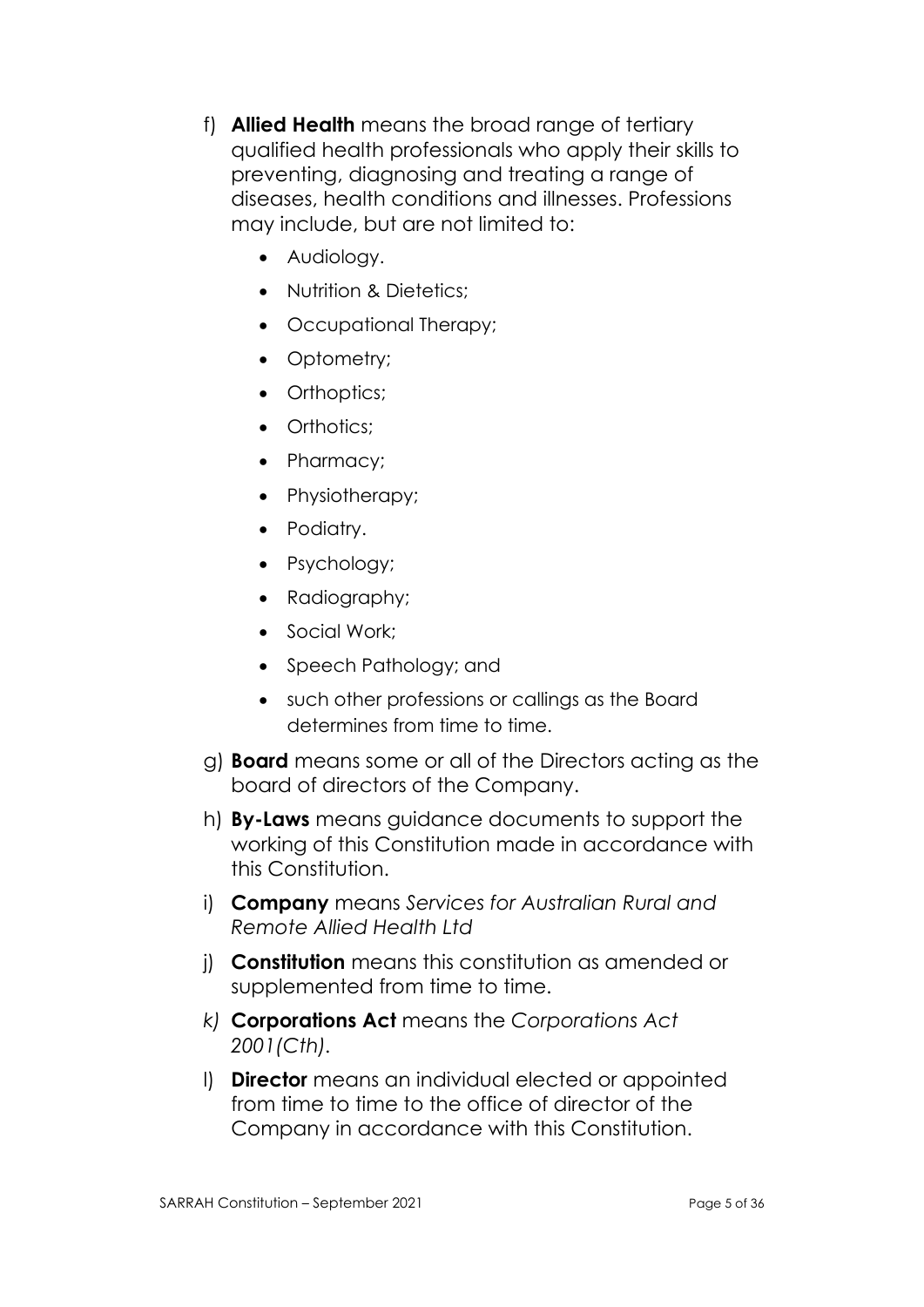- m)**Electronic Contact Address** means an electronic destination such as an email address to which notices and other material from the Company can be transmitted or made available with reasonable certainty that they will be delivered to or will be accessible by the intended recipient.
- n) **Member** means a member of the Company in accordance with part II of this Constitution.
- o) **President** means the Director holding the office of President in accordance with rule 29.
- p) **Objects** means the purposes of the Company specified in rule **Error! Reference source not found.**.
- q) **Register** means the register of Members pursuant to the Corporations Act.
- r) **Rural and Remote** means a continuum of communities outside major metropolitan centres of Australia.
- s) **SARRAH Inc** means *Services for Australian Rural and Remote Allied Health Incorporated* (WA registration number A1007222W)
- t) **Secretary** means any individual appointed by the Board in accordance with rule 43 to perform the duties of company secretary of the Company.
- u) **Year** means the period between the close of one AGM and the close of the next AGM.
- 4.2 A Member is taken to be present at a general meeting if the Member is present in person, including by virtual means when that option is offered, or by attorney or by proxy or, when applicable, by direct vote.
- 4.3 A reference in a rule in general terms to a person holding or occupying a particular position or office includes a reference to any person who occupies or performs the duties of that position or office for the time being.
- 4.4 In this Constitution, the following rules of interpretation apply unless the context requires otherwise:
	- a) a gender includes all genders;
	- b) singular includes plural and vice versa;
	- c) where a word or phrase is defined, its other grammatical forms or parts of speech have corresponding meaning;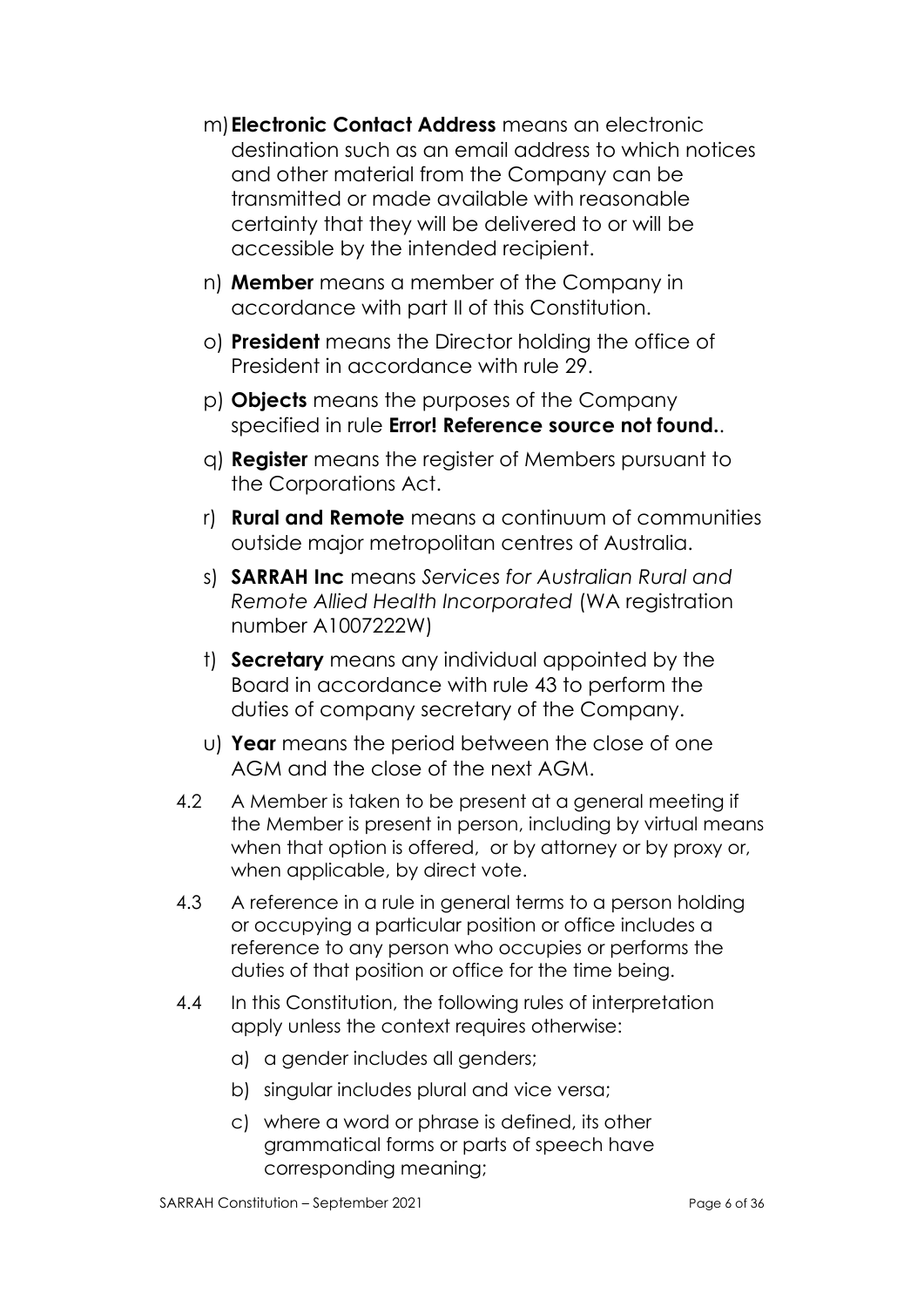- d) a reference to a rule or sub-rule is to a rule or sub-rule of this Constitution and includes any further embedded content;
- e) a reference to any legislation or to any provision of any legislation includes any modification or re-enactment of it, any legislation substituted for it and any regulations and statutory instruments issued under it;
- f) the word *person* means a natural person and any company, corporation, association, body or entity whether incorporated or not; and
- g) the words 'writing' and 'written' include any mode of representing or reproducing words, figures, drawings or symbols in a visible or communicable form.
- 4.5 Cross references are for convenience only. A cross reference in a particular rule identifies another rule that impinges on the interpretation of the particular rule in a key way. Not all rules that may affect the interpretation of the particular rule are cross referenced.
- 4.6 Headings, bold type and italics are for convenience only and do not affect the interpretation of this Constitution.

# *5. Objects*

- 5.1 The Company is a charitable institution that exists so that Rural and Remote Australian communities have Allied Health services that support equitable and sustainable health and well-being.
- 5.2 The Company pursues the Objects through a range of activities and services that may include but are not limited to:
	- a) ensuring Rural and Remote communities have access to high quality fit-for-purpose allied health workforces;
	- b) representing and advocating for Rural and Remote Allied Health;
	- c) supporting and informing Rural and Remote Allied Health professionals by facilitating training and professional development and provision of resources;
	- d) fostering an innovative Allied Health workforce and service delivery models;
	- e) doing anything ancillary or incidental to the Object or any of the above.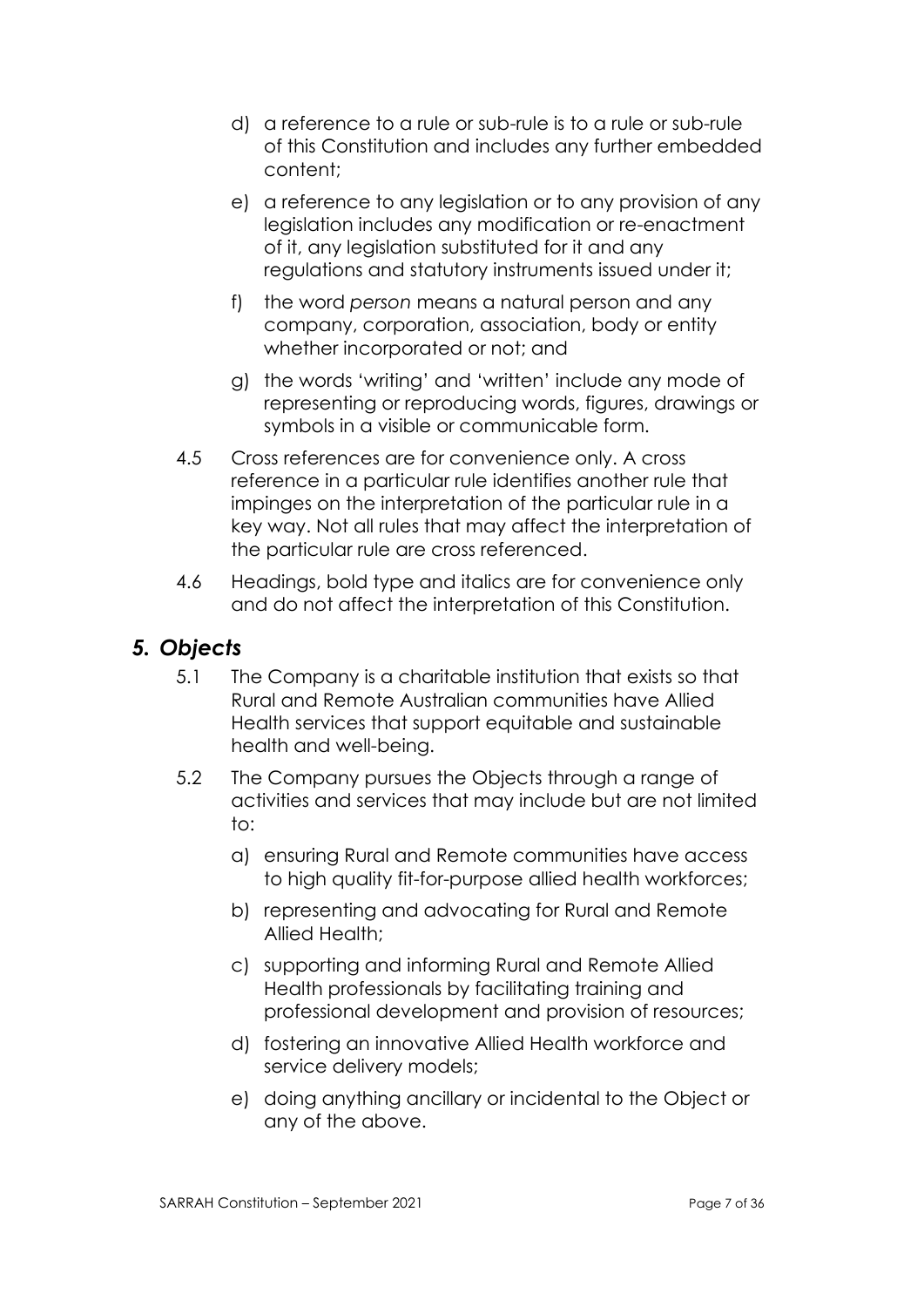- 5.3 Solely for the purpose of carrying out the Objects, the Company may, in any manner permitted by the Corporations Act and the ACNC Act:
	- a) exercise any power;
	- b) take any action; and
	- c) engage in any conduct or procedure,
	- v) which under the Corporations Act and/or the ACNC Act a company limited by guarantee may exercise take or engage in if authorised by its constitution.

#### *6. Income and property*

- 6.1 The income and property of the Company must be applied only towards promoting the Objects.
- 6.2 The Company must not distribute any surplus, income or assets directly or indirectly to its Members in the form of dividends or distribution of profits.
- 6.3 Rule 6.2 does not prevent the Company from making the following payments provided they are done in good faith:
	- a) reasonable and proper remuneration to any employee of the Company;
	- b) reasonable and proper amounts to any Member in return for any goods or services they provide to the Company;
	- c) reimbursement in good faith of out-of-pocket expenses incurred on behalf of the Company where such expenses have been appropriately authorised in accordance with processes as determined by the Board from time to time;
	- d) any other sums payable under this Constitution; and
	- e) for any other bona fide reason or purpose for the attainment of the Objects.

#### II. MEMBERSHIP

#### *7. Members*

- 7.1 The Members of the Company are:
	- a) the members of SARRAH Inc prior to it becoming the Company who were listed on the application for registration of the Company; and
	- b) individuals who are interested in the Objects of the Company that agree to become Members and that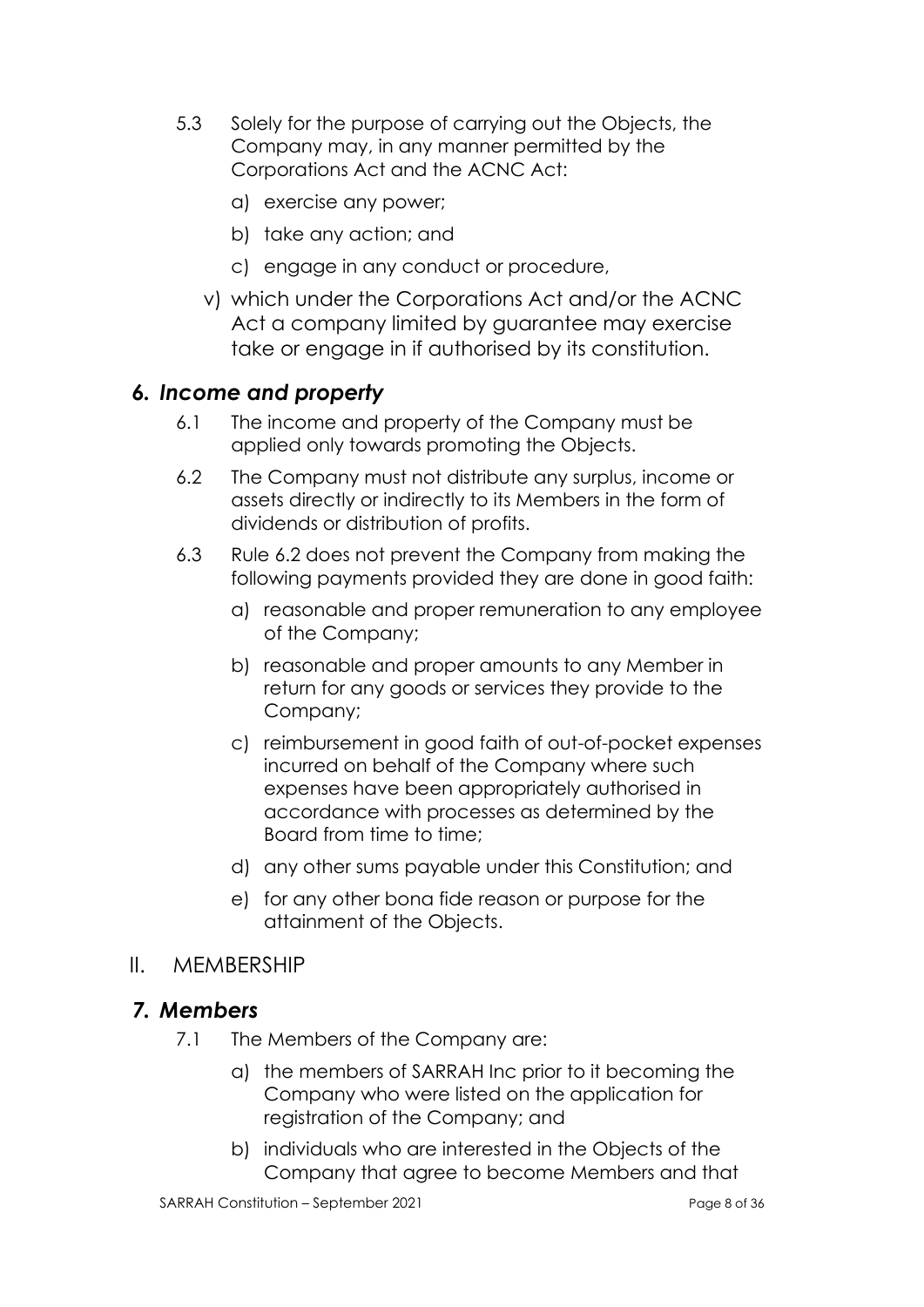the Board in its absolute discretion admits to membership in accordance with this Constitution.

- 7.2 There are 2 classes of membership:
	- a) Voting Member; and
	- b) Non-voting Member.
- 7.3 Voting membership is open to individuals who wish to assist in the promotion and carrying out of the Objects of the Company and who satisfy any further criteria that may be prescribed in the By-Laws.
- 7.4 Non-voting membership is open to individuals interested in the Objects and who satisfy any further criteria that may be prescribed in the By-Laws.
- 7.5 The Board may provide for additional categories of membership within each class on such terms and conditions as the Board determines provided that the rights of Members shall be in accordance with rule 8.
- 7.6 Unless otherwise provided by the terms of membership of a class of Members the processes for changing rights of a class of Member are as specified in the Corporations Act.
- 7.7 The Board may, subject to consent by the Member, transfer any Member from one class or category of membership to a different class or category of membership for which the Member is eligible.
- 7.8 The number of Members is unlimited.

# *8. Rights of Members*

- 8.1 Voting Members have the following rights:
	- a) to receive notices of and to attend and to speak at general meetings;
	- b) to nominate or to be nominated and to be appointed or elected as a Director subject to rule 25; and
	- c) to vote at general meetings and on resolutions put to the membership and on the election of Elected Directors.
- 8.2 Non-voting Members:
	- a) are entitled to receive notices of and to attend general meetings, but are not entitled to speak unless at the invitation of the chair of the meeting;
	- b) do not have the right to vote at general meetings and on resolutions put to the membership; and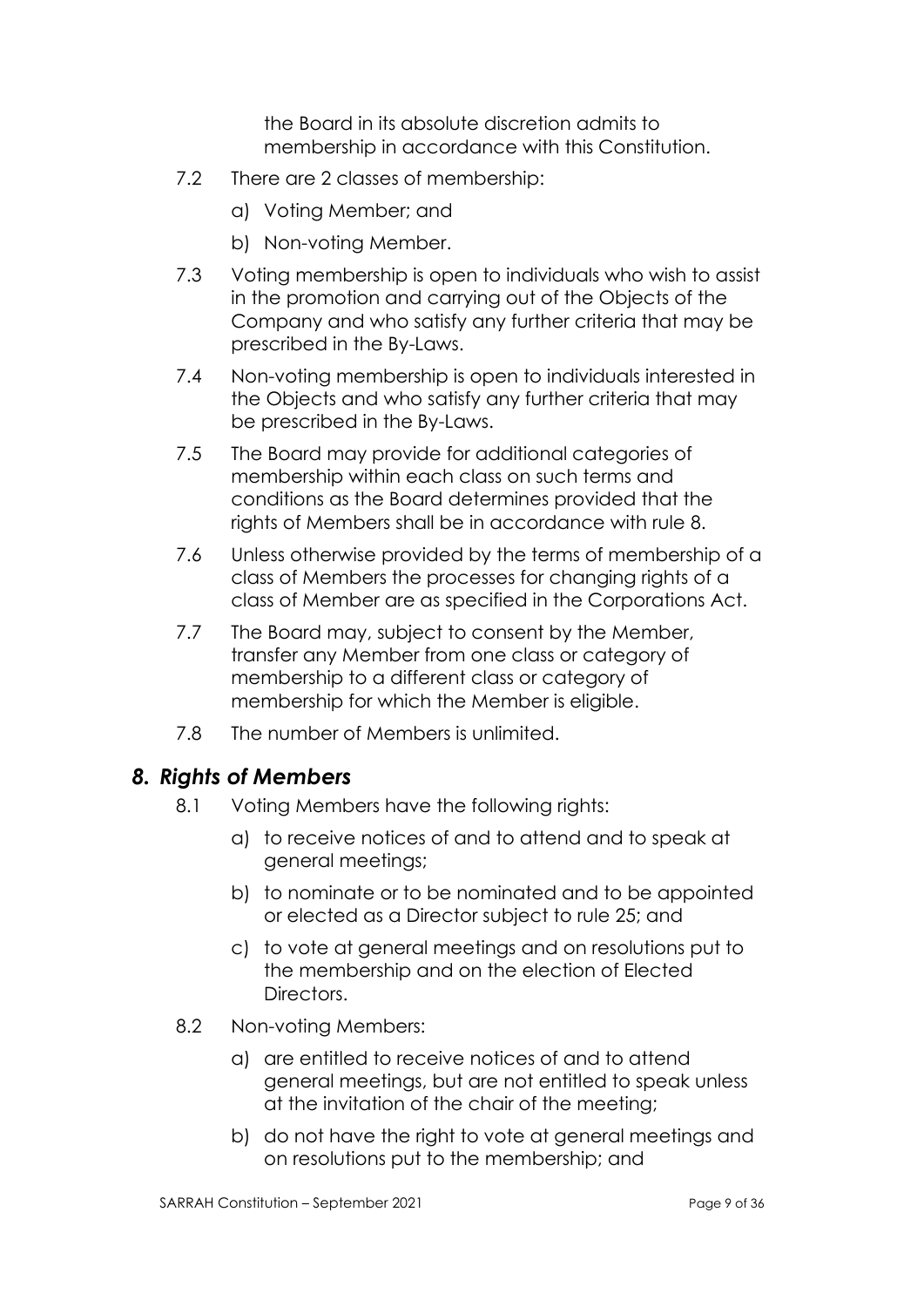- c) do not have the right to vote on the election of Elected Directors.
- 8.3 The Board may extend privileges of membership that may differ between classes and categories of membership and within categories of membership but no such privilege shall affect the rights of Members in this rule 8.
- 8.4 The rights of Members of a particular class are not to be taken as being varied by the admission of further Members to that class or the addition of further classes of membership or categories of membership within a class.
- 8.5 A Member who has not paid any fees payable under rule 12 by the due date will not be entitled to exercise their rights or privileges under this rule 8.

# *9. Application for membership*

- 9.1 An application for membership must be submitted in writing in the form the Board prescribes from time to time.
- 9.2 The Board must consider and resolve whether to accept or reject an application for membership. The Board may delegate the consideration and determination of membership applications.
- 9.3 The Board shall not be required to give a reason for the rejection of any application for membership.
- 9.4 Subject to rule 9.3, when a decision regarding an applicant for membership has been made, written notice of that decision shall be sent to the applicant.
- 9.5 The acceptance of an applicant to be a Member is subject to payment of any fees in accordance with rule 12 and if such payment is not made then the Board may, in its discretion, cancel its acceptance of the applicant for membership of the Company.
- 9.6 Subject to rule 9.5, an applicant becomes a Member and is entitled to exercise the rights and privileges of that membership when their name is entered in the Register.

# *10. Ceasing to be a Member*

- 10.1 A Member shall cease to be a Member:
	- a) if the Member resigns, by notice in writing, on the date the notice is received by the Secretary or such later date specified in the notice of resignation;
	- b) if the Member dies;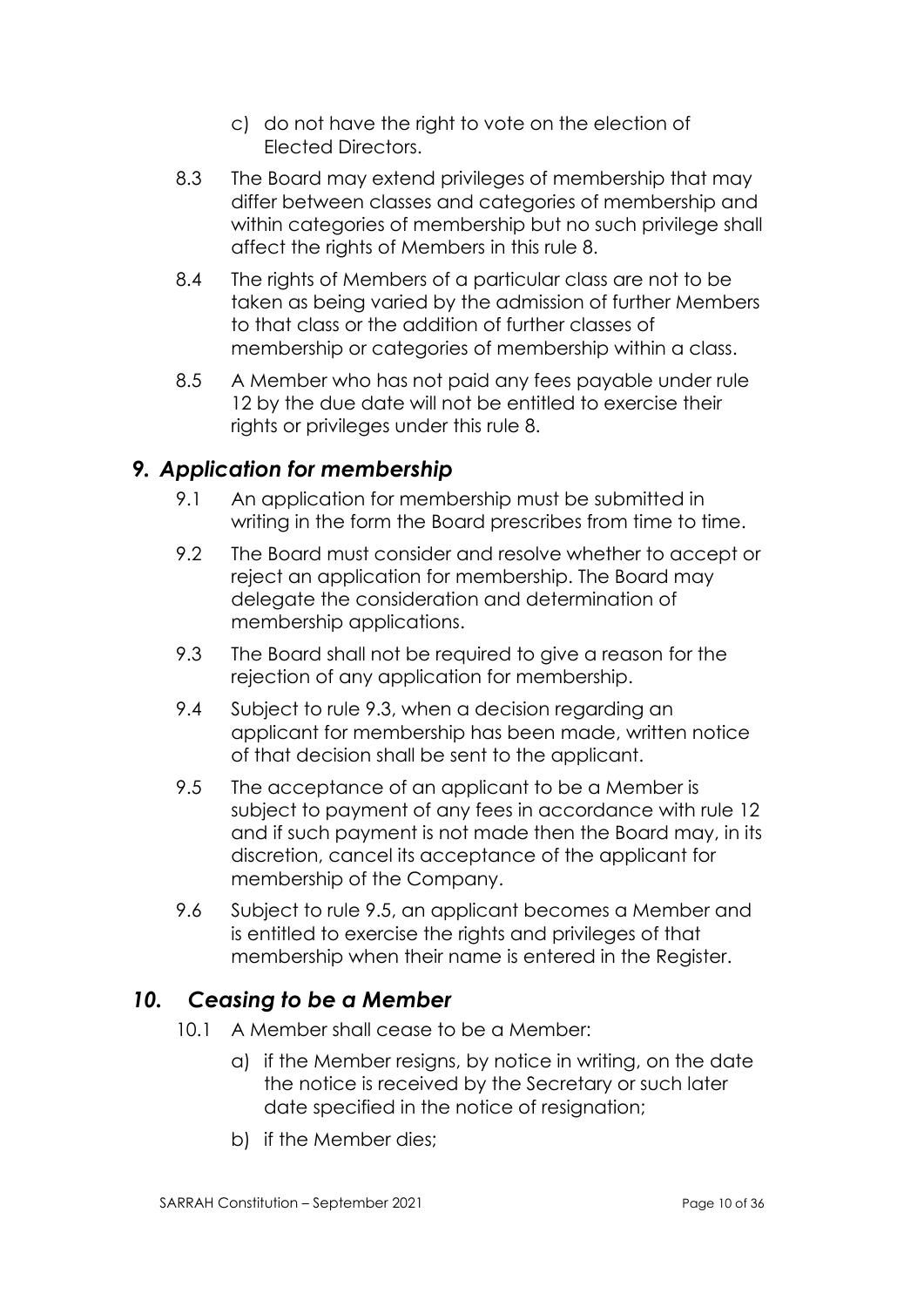- c) if the Member becomes an individual who is, or whose estate is, liable to be dealt with in any way under the law relating to mental health;
- d) if the Member is expelled under rule 11;
- e) in any other circumstances prescribed in the terms of membership applicable to the Member on the date that the Board resolves to cease the membership unless the Board resolves otherwise;
- f) if the Member is convicted of an indictable offence, on the date that the Board resolves to cease the membership unless the Board resolves otherwise;
- g) if the Member is registered with AHPRA and their registration is revoked by AHPRA for professional misconduct, unless resolved otherwise by the Board;
- h) if the Member is from a self-regulated profession and their registration is revoked by the relevant professional council for professional misconduct, unless resolved otherwise by the Board; or
- i) if membership is cancelled under rule 12.6.
- 10.2 Any Member ceasing to be a Member:
	- a) shall not be entitled to any refund, in full or part, of any fee paid in accordance with rule 12; and
	- b) shall not be readmitted as a Member until any unpaid moneys outstanding at the time they ceased to be a Member are paid including any interest or other charges levied on any outstanding moneys.

# *11. Disciplining of Members*

- 11.1 Where the Board is of the opinion that a Member:
	- a) has failed to comply with this Constitution;
	- b) has failed to comply with the code of behaviour or of conduct (if any) of the Company;
	- c) has failed to comply with the terms of membership applicable to the Member; or
	- d) has acted in a manner that renders it undesirable that the Member continues to be a Member where such action could include that the Member has acted in a manner prejudicial to the interests of the Company;
	- w) the Board may, by resolution:
		- a) expel the Member from the Company; or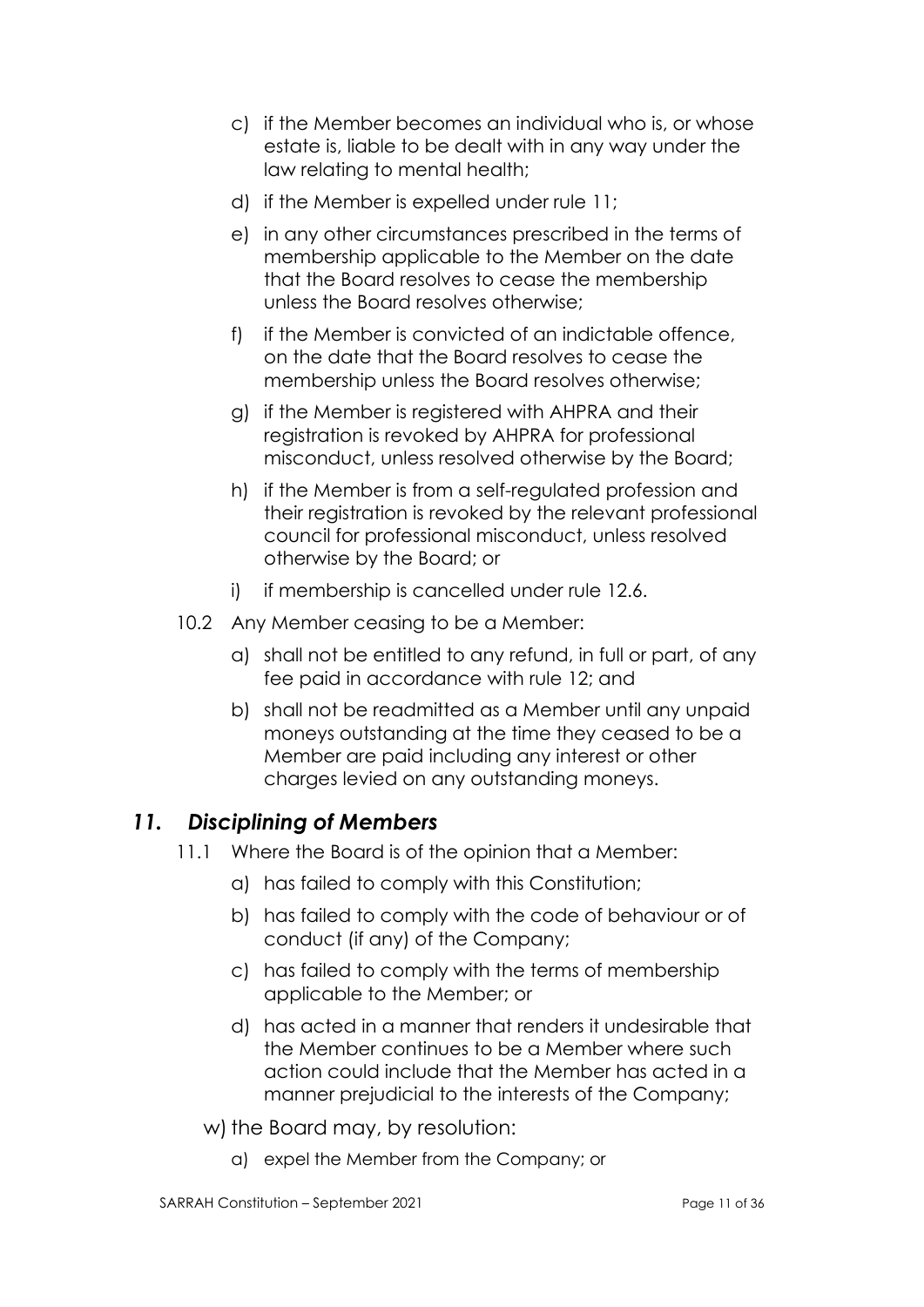- b) suspend the Member from membership of the Company for a specified period.
- 11.2 Written notice must be given to the Member of the proposed suspension or expulsion at least 28 days before the Board meeting at which the proposal is to be considered by the Board.
- 11.3 The notice given to the Member must state:
	- a) when and where the Board meeting is to be held which may be held using technology;
	- b) the grounds on which the proposed suspension or expulsion is based; and
	- c) that the Member may do either or both of the following:
		- i) attend and speak at that meeting;
		- ii) submit to the Board at or prior to the date of that meeting written representations.
- 11.4 At the Board meeting, the Board must
	- a) give the Member an opportunity to make oral representations;
	- b) give due consideration to any oral representations and to any written representations submitted to the Board by the Member at or prior to the meeting.
- 11.5 After considering any oral and/or written representations made by the Member, the Board may by resolution determine:
	- a) whether or not to suspend the Member's membership and, if the decision is to suspend the membership, the period of suspension; or
	- b) whether or not to expel the Member from the Company.
- 11.6 The Secretary must give written notice to the Member of the Board's decision under rule 11.5 and the reasons for the decision as soon as reasonably possible.
- 11.7 A Member may appeal the Board decision's under rule 11.5, by advising the Board in writing within 28 days from the date of the notice under rule 11.5, that the Member requires the matter be referred to mediation.
- 11.8 If the matter is referred to mediation, then the mediation must be conducted: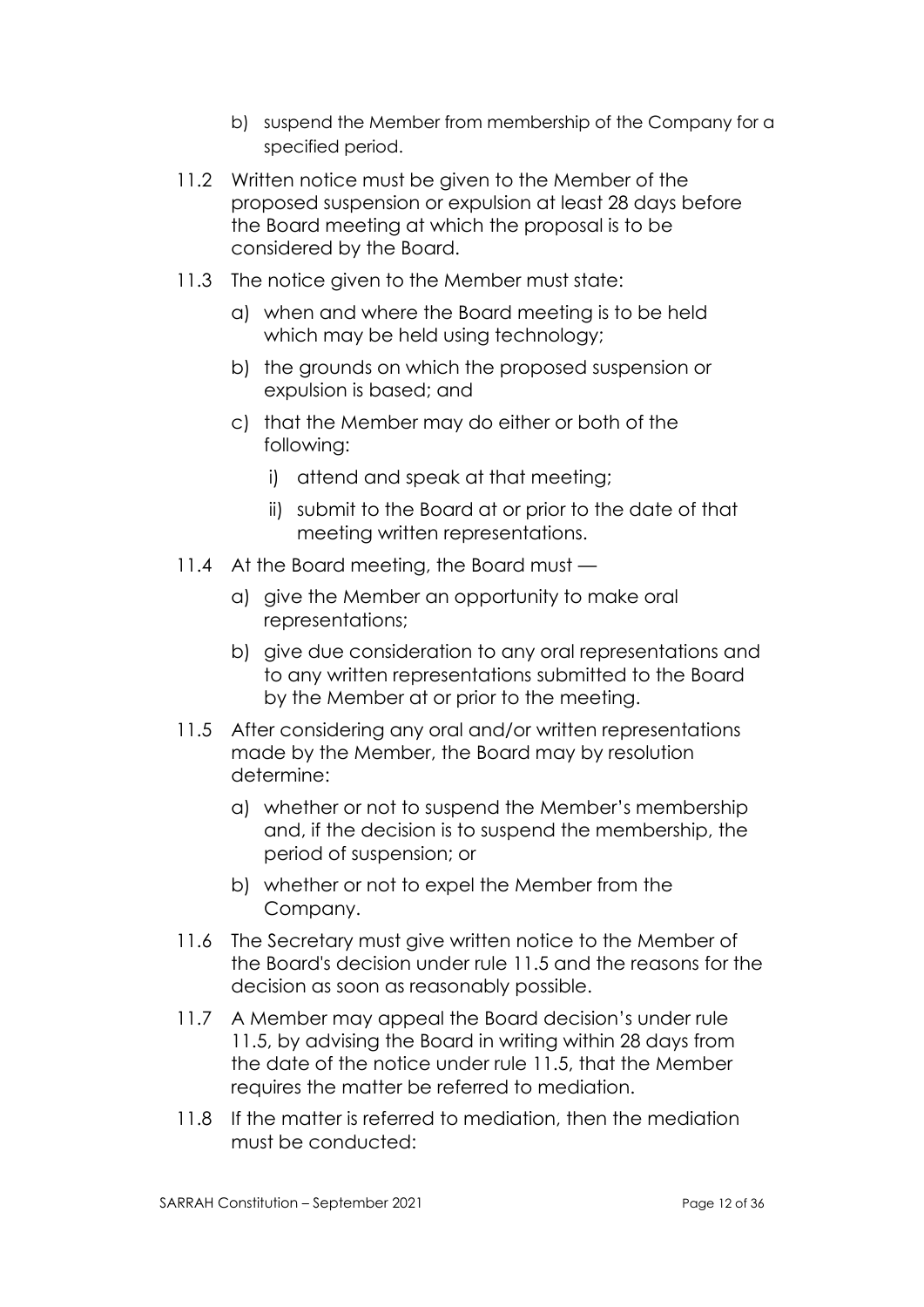- a) in such manner as the Board reasonably determines; and
- b) in accordance with the rules of procedural fairness, as determined by the Board.
- 11.9 Each party must pay an equal share of the cost of mediation.
- 11.10 Once the mediation is concluded then the Board may decide whether or not to endorse the decision to suspend or expel the Member.
- 11.11 The Secretary must give written notice to the Member of the decision of the Board arising from rule 11.10 as soon as reasonably possible.

# *12. Payments by Members*

- 12.1 The Board may determine from time to time to charge Members fees comprising joining fees, annual subscriptions and specific purpose levies and charges.
- 12.2 The Board may determine different fees for amounts charged to Members as between classes and categories, if any, of Members and as between Members within a class or category of membership. The Board may determine that no fee is payable by a Member.
- 12.3 Any amounts charged to Members are payable in such manner and at such times as are determined by the Board.
- 12.4 No part of any fee paid shall be refunded to a Member who ceases to be a Member in accordance with rule 10.
- 12.5 The rights of a Member who has not paid any outstanding amount under rule 12.1 by the due date are suspended until the outstanding amount is paid.
- 12.6 If any fees payable under rule 12.1 by a Member remains unpaid for a period of 28 days after it becomes due, written notice will be given to the Member of that fact. If any fee remains unpaid more than 14 days after the date of the notice, the Member's membership is terminated unless the Board resolves otherwise.

#### III. GENERAL MEETINGS

#### *13. Convening of a general meeting*

13.1 The Board or any 3 Directors may, whenever it or they think fit, call and arrange to hold a general meeting of the Company.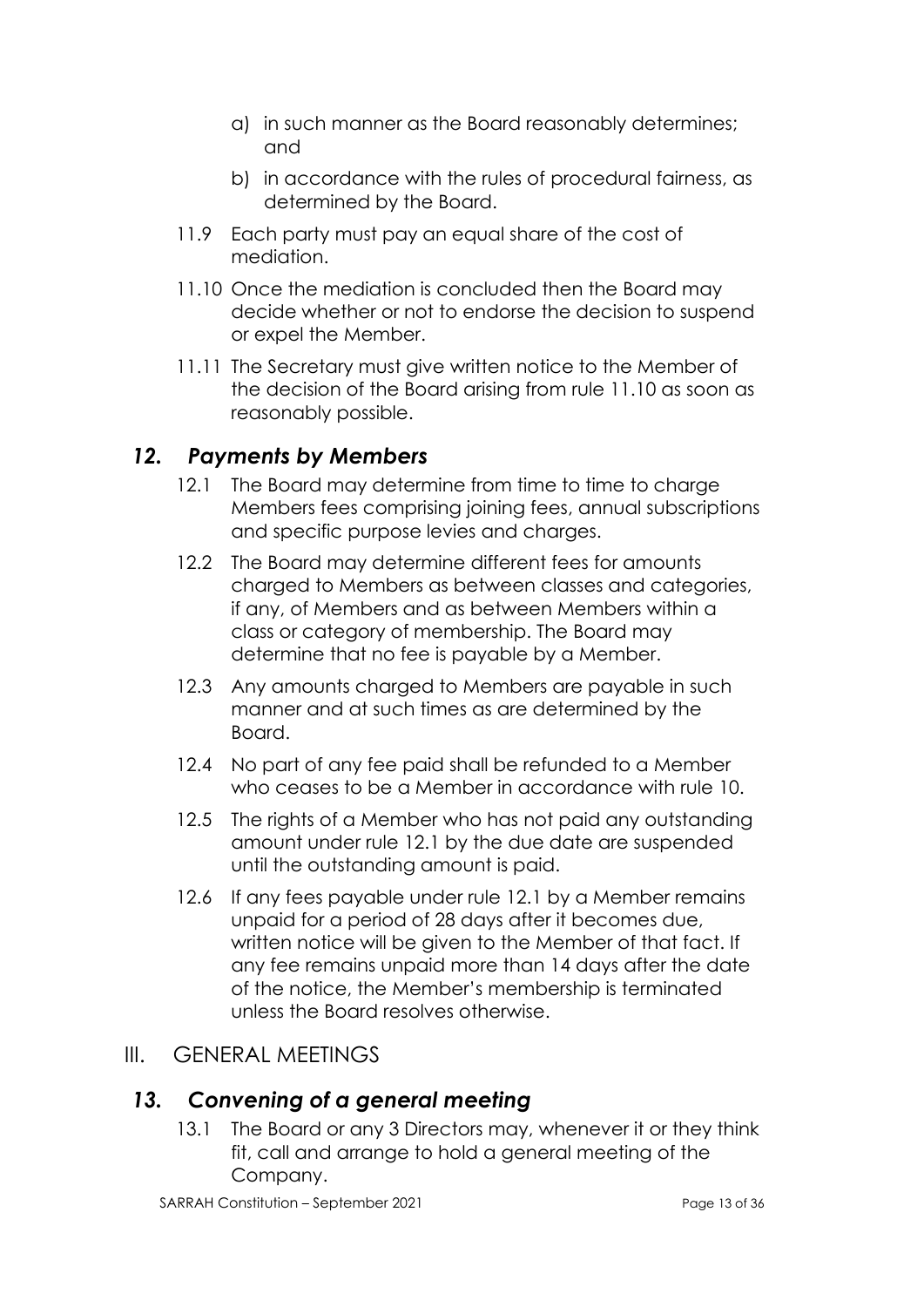- 13.2 A general meeting of the Company may be ordered by the court or be called and arranged to be held by Members by following the process in section 249 of the Corporations Act provided that the Board may accept a request from fewer Members than required under the Corporations Act.
- 13.3 The Board must call and arrange to hold a general meeting called an AGM once in each calendar year.
- 13.4 The business of an AGM may include any of the following, even if not referred to in the notice of meeting:
	- a) The consideration of any annual financial report, Directors' Report and Auditor's report for the Company;
	- b) The election or announcement of elected Directors; and
	- c) The appointment and payment of the auditor.
- 13.5 Without requesting a general meeting, Voting Members may give the Company notice of a valid resolution that they propose to move at a general meeting in accordance with the Corporations Act as applicable to a public company that is not subject to the ACNC Act, except that the Board may accept such a notice that is given by fewer Members than would be required in accordance with the Corporations Act.
	- a) If the Company has been given notice of a valid resolution in accordance with rule 13.5, the resolution must be considered at the next general meeting held more than two months after the notice is given, unless the Board includes the valid resolution in the notice of meeting for an earlier general meeting.
- 13.6 A general meeting of the Company may be convened using any technology that gives the Members in attendance a reasonable opportunity to participate in the meeting. Anyone using this technology is taken to be present in person at the meeting.

#### *14. Notice of a general meeting*

- 14.1 Notice of a general meeting must be given to each Member, each Director and the auditor (if any).
- 14.2 Notice of a general meeting must be provided at least 21 days before the meeting.
- 14.3 Subject to rule 14.4, notice of a general meeting may be provided less than 21 days before the meeting if:

SARRAH Constitution – September 2021 Page 14 of 36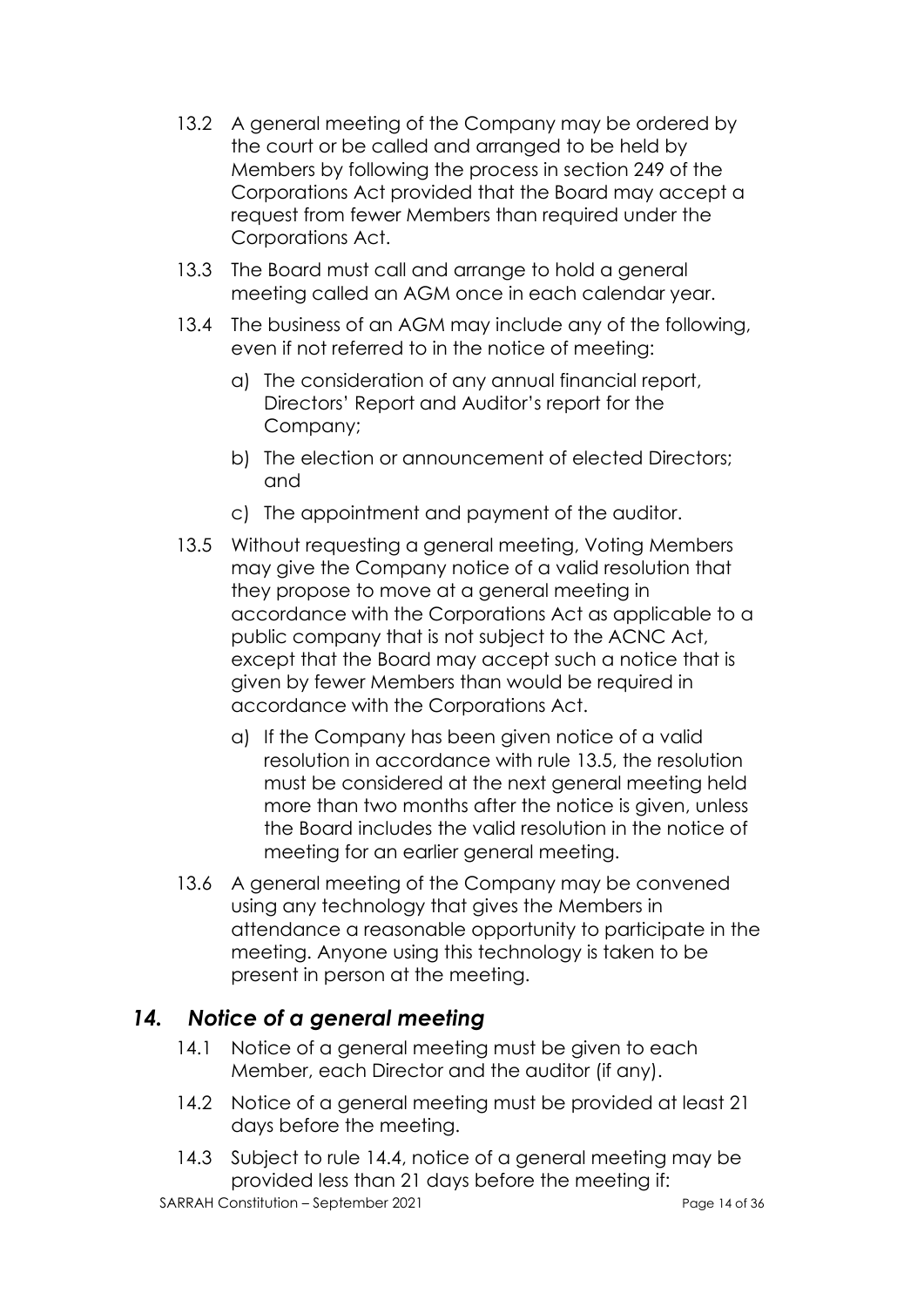- a) for an AGM, all the Members entitled to attend and to vote at the AGM agree beforehand; or
- b) for any other general meeting, Members with at least 95% of the votes that may be cast at the meeting agree beforehand.
- 14.4 Notice of a general meeting cannot be provided less than 21 days before the meeting if a resolution will be moved to:
	- a) remove a Director;
	- b) appoint a Director in order to replace a Director who was removed; or
	- c) remove an auditor.
- 14.5 A notice of a general meeting must specify:
	- a) the place, date and time of the meeting, and if the meeting is to be held in 2 or more places the technology that will be used to facilitate this;
	- b) subject to rule 13.4, the general nature of any business to be conducted at the meeting;
	- c) if a special resolution is to be proposed, the details of and intention to propose it.
- 14.6 Except as provided in rule 13.4, no business other than that specified in the notice convening a general meeting may be transacted at that general meeting.
- 14.7 A Member may waive notice of a general meeting by notice in writing to the Company.
- 14.8 The accidental failure to give notice of any general meeting to, or the non-receipt of notice of a meeting by, any person entitled to receive notice will not invalidate the proceedings at or any resolution passed at the meeting.
- 14.9 A person's attendance at a general meeting waives any objection that that person may have to a failure to give notice, or the giving of a defective notice of the meeting unless the person at the beginning of the meeting objects to the holding of the meeting.

#### *15. Cancellation or postponement of a general meeting*

- 15.1 The Board may cancel a general meeting of the Company that:
	- a) has been convened by the Board; or
	- b) if the meeting has been convened at the requisition of a Member or Members pursuant to rule 13.2 upon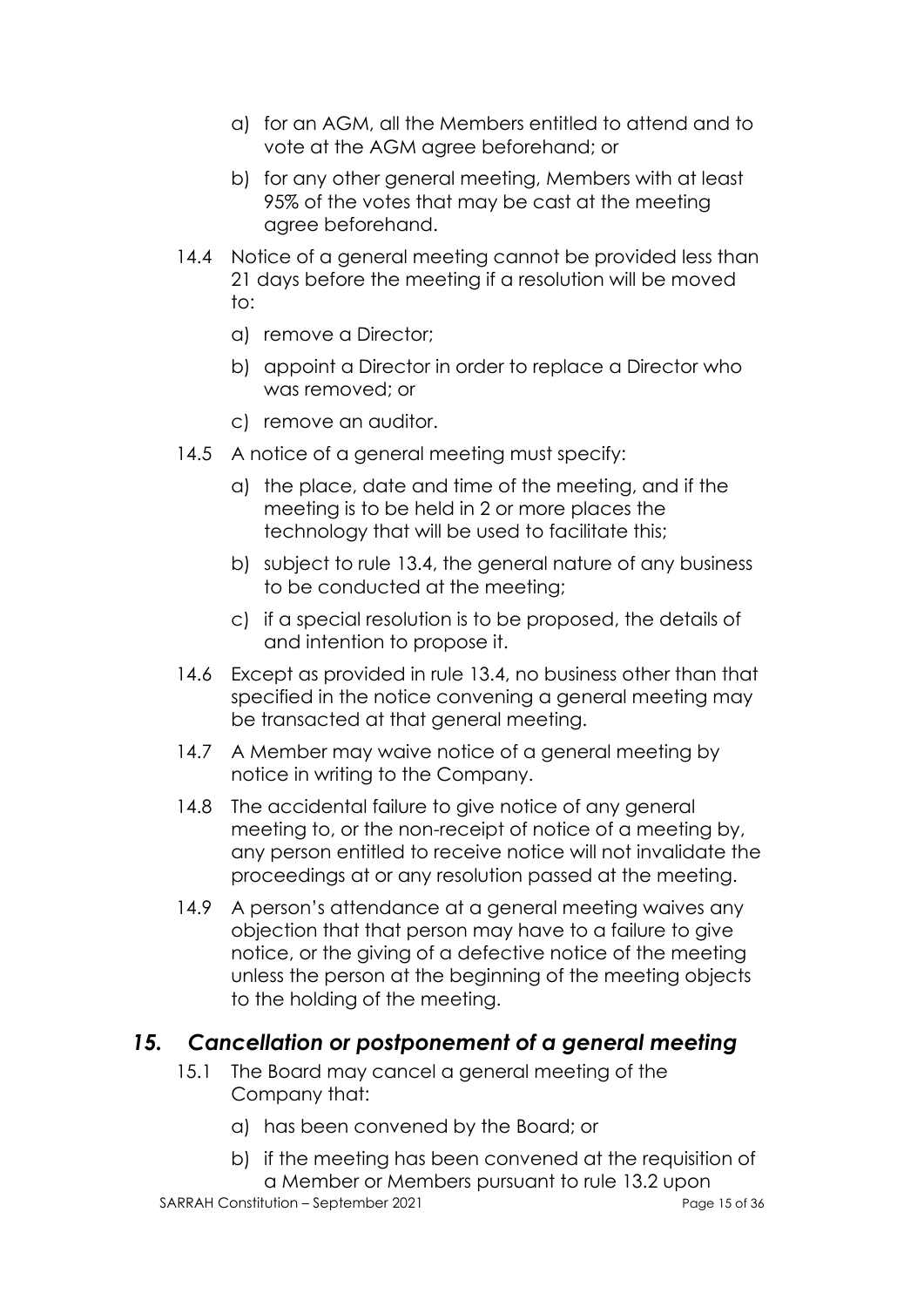receipt by the Company of written notice withdrawing the requisition signed by that Member or those Members with the consequence that there are less than half the requisitioning Members remaining who still wish for the meeting to be convened.

- 15.2 The Board may postpone a general meeting or change the venue at which it is to be held. No business shall be transacted at any postponed meeting other than the business stated in the notice to the Members relating to the original meeting.
- 15.3 Where any general meeting is cancelled or postponed or the venue for the meeting is changed:
	- a) the Board must make a reasonable attempt to notify in writing each person entitled to receive notice of the meeting of the cancellation, the change of venue or the postponement of the meeting by any means permitted by this Constitution and in the case of the postponement of a meeting, the new place, date and time for the meeting; but
	- b) any accidental failure to notify in writing any person entitled to receive notice of the meeting or failure of a person to receive a written notice shall not affect the validity of the cancellation, the change of venue or the postponement of the meeting.

# *16. Quorum at a general meeting*

- 16.1 The quorum for a general meeting will be 15 Voting Members present (see rule 4.2).
- 16.2 No business may be conducted at a general meeting if a quorum is not present when the business is being considered by the meeting.
- 16.3 If a quorum is not present within 30 minutes after the time appointed for a general meeting:
	- a) if convened by or on requisition of Members, the meeting is dissolved; and
	- b) in any other case stands adjourned to the day, time and place, that the Board may determine and notify to the Members or, if no determination is made, the same day in the next week at the same time and place.
	- c) If a quorum is not present within 30 minutes after the time appointed for the adjourned meeting, the meeting is dissolved.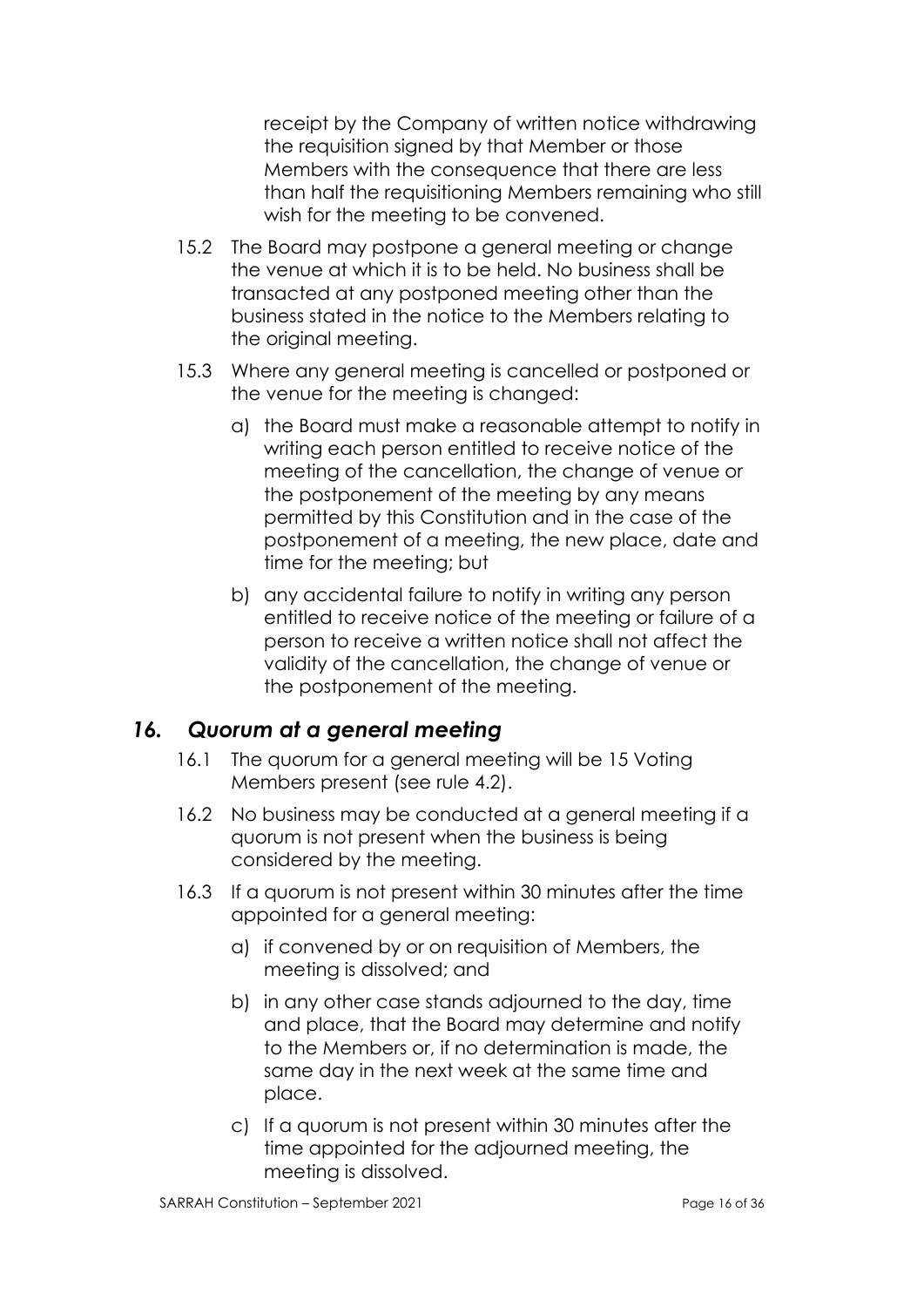# *17. Chair of a general meeting*

- 17.1 The President shall preside as chair at each general meeting.
- 17.2 If the President is not present within 15 minutes after the time appointed for the meeting, or is unable or unwilling to act, the following may chair the meeting (in order of precedence):
	- a) the Deputy President;
	- b) if the Deputy President is not present or is unable or unwilling to act, any other Director present who has been appointed as chair by those other Directors present;
	- c) if none of the Directors is present or is able or willing to act, then a Voting Member present chosen by a majority of the Voting Members present.
- 17.3 The chair of a general meeting is responsible for the conduct of the general meeting and for the procedures to be adopted at the meeting.
- 17.4 Any question arising at a general meeting relating to the order of business, procedure or conduct of the meeting must be referred to the chair of the meeting whose decision is final.
- 17.5 Despite anything in rule 17.2, if the President and/or Deputy President and/or any other Director or Directors later attend a general meeting or later are willing to act in the role of chair, the relevant Director must take over as chair of the general meeting.

# *18. Adjournment of a general meeting*

- 18.1 The chair of a general meeting may at any time, and must if so directed by a majority of Voting Members present, adjourn the meeting or any business, motion, or discussion being considered or remaining to be considered by the meeting.
- 18.2 No business may be transacted at any adjourned general meeting other than the business left unfinished at the meeting from which the adjournment took place.
- 18.3 A resolution passed at a general meeting resumed after an adjournment is passed on the day that it is passed.
- 18.4 Where a meeting is adjourned for 30 days or more, notice of the adjourned meeting must be given as in the case of the original meeting.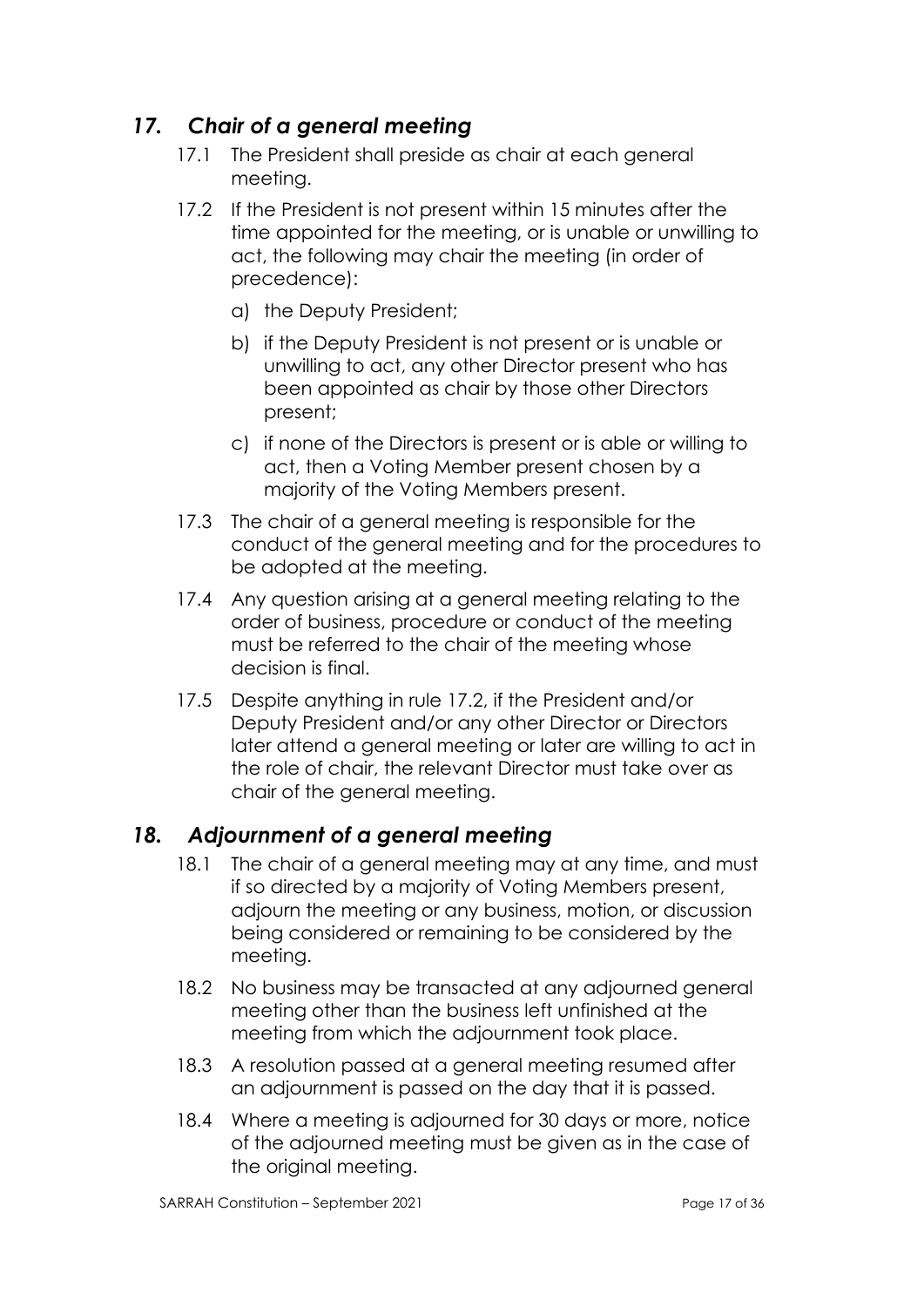# *19. Decisions at a general meeting*

- 19.1 Questions arising at a general meeting are to be decided by a majority of votes cast by the Voting Members present (see rule 4.2) who are eligible to vote, except in the case of any resolution which under this Constitution or as a matter of law requires a special majority.
- 19.2 At any time before a vote on a motion is taken at a general meeting, a summary of the proxy position and, if applicable, direct votes received in relation to the motion must be disclosed to the meeting.
- 19.3 In the case of an equality of votes upon any proposed resolution the chair of the meeting, in addition to any deliberative vote, does not have a casting vote and the proposed resolution is not passed.
- 19.4 A resolution put to the vote of a general meeting must be decided on a show of hands of the Voting Members present and eligible to vote unless a poll is demanded before the vote is taken or before or immediately after the declaration of the result of the show of hands.
	- a) Where a general meeting is called and Voting Members are present via technology but who cannot be seen for a show of hands they may cast their vote by voice or by electronic or other means approved by the chair of the meeting.
- 19.5 Under rule 19.4 a poll may be demanded:
	- a) by the chair of the meeting; or
	- b) by the lesser of at least 3 Voting Members present (see rule 4.2) and having the right to vote on the resolution or Voting Members with at least 5% of the votes that may be cast on the resolution on a poll.
- 19.6 A demand for a poll does not prevent the continuation of a general meeting. for the transaction of any business other than the question on which the poll has been demanded.
- 19.7 On a show of hands, the decision of the chair of the general meeting is conclusive evidence of the result of the vote. The chair of the meeting and the minutes of the general meeting do not need to state the number or proportion of the votes recorded in favour or against on a show of hands.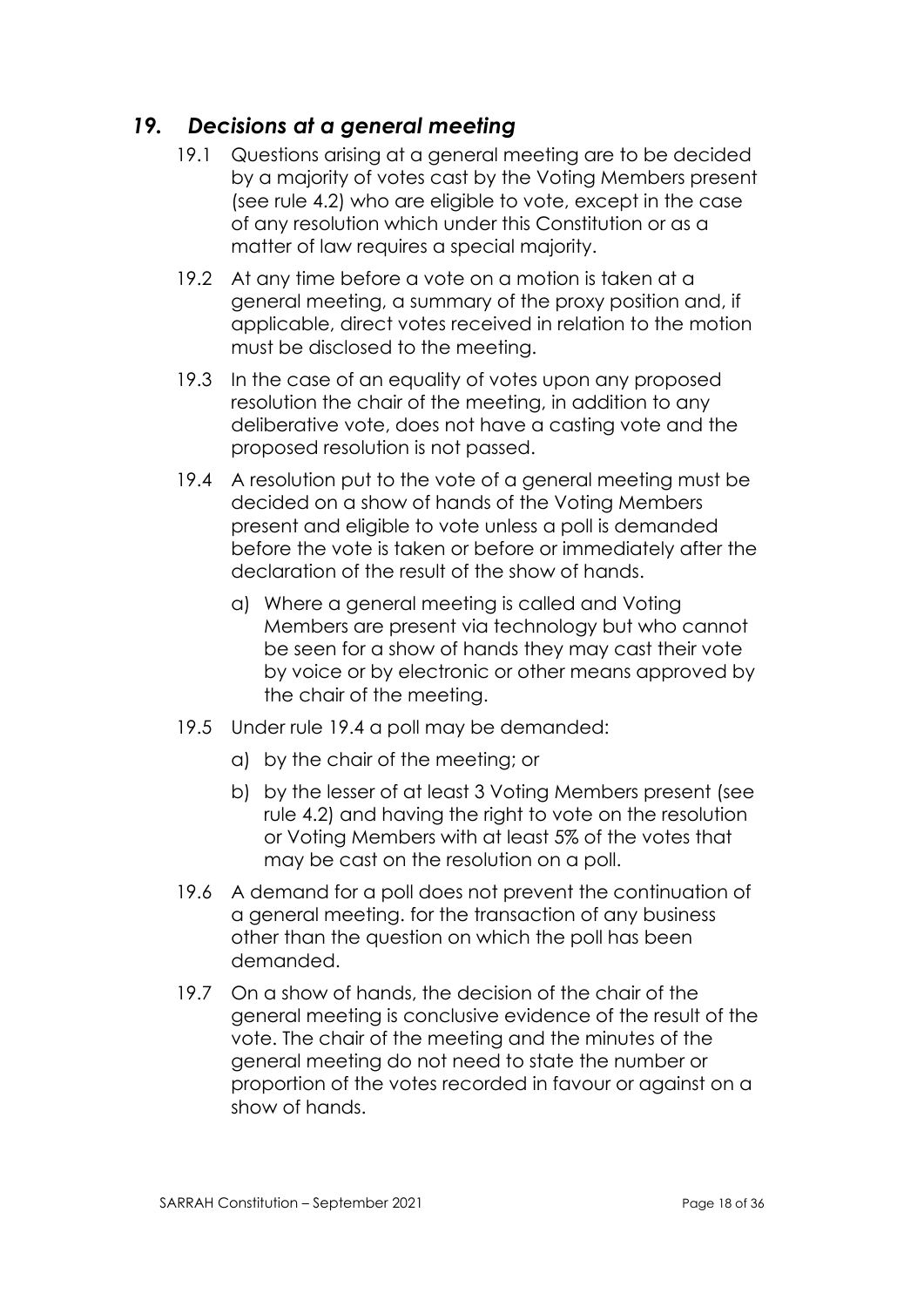- 19.8 If a poll is demanded at a general meeting, it will be taken when and how the chair of the meeting directs, subject to rule 19.10.
- 19.9 The result of the poll, as disclosed by the chair of the general meeting at which the result is declared, is a resolution of the meeting at which the poll is demanded and an entry in the book containing the minutes of the meeting at which the result is declared recording that declaration is conclusive evidence of the fact that the declaration was made as so recorded.
- 19.10 A poll demanded at a general meeting on the election of a chair of the meeting or on an adjournment of the meeting must be taken immediately.
- 19.11 The demand for a poll may be withdrawn.

#### *20. Voting rights at a general meeting*

- 20.1 Each Voting Member entitled to vote has one vote.
- 20.2 The vote may be exercised:
	- a) in person and including by attorney where proof of the power of attorney is provided to the Secretary at least 48 hours prior to the meeting;
	- b) by direct vote using electronic and/or postal means where such an option is offered by the Board; or
	- c) by proxy.
- 20.3 A Voting Member will not be entitled to exercise their right to vote if at the time of the vote, any fee payable under rule 12 is overdue and unpaid.
- 20.4 An objection to the qualification of a person to vote at a general meeting:
	- a) must be raised before or at the meeting at which the vote objected to is given or tendered; and
	- b) must be referred to the chair of the meeting whose decision on the qualification to vote is final.

#### *21. Representation at a general meeting*

- 21.1 A Member may appoint a proxy to attend, speak and vote (as the case may be) at a general meeting in their place by executing an instrument of proxy in any form that the Board may prescribe or accept.
- 21.2 A proxy may, but need not, be a Member.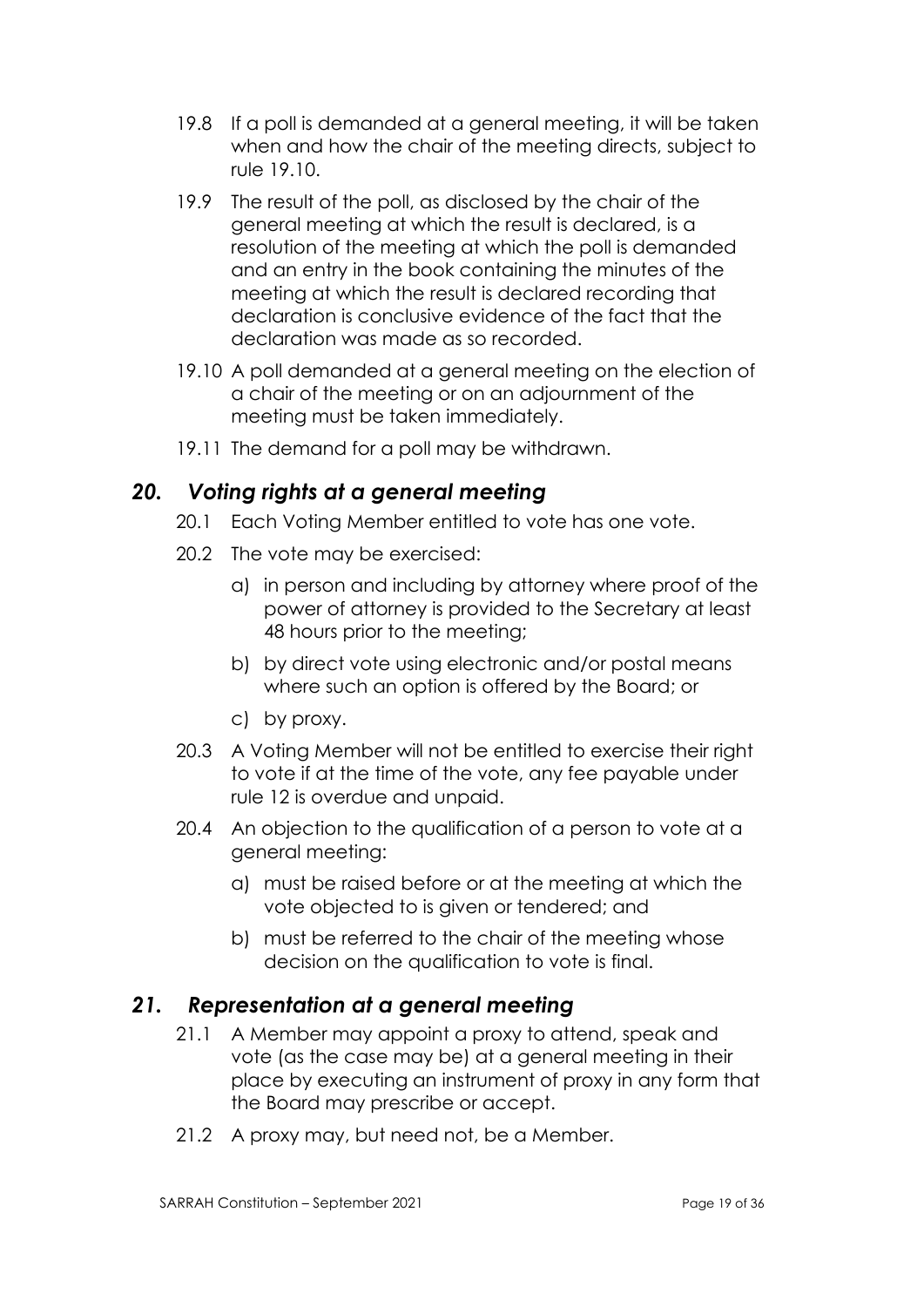- 21.3 A proxy may be appointed for all general meetings, or any number of general meetings, or for a particular general meeting.
- 21.4 Unless otherwise provided in the instrument, the instrument appointing a proxy will be taken:
	- a) to confer authority to speak to any proposed resolution on which the proxy may vote;
	- b) to confer authority to demand, or join in demanding, a poll on any resolution on which the proxy may vote in a poll;
	- c) to appoint the chair of the general meeting as the proxy unless the Member clearly specifies another person as proxy and that person attends the general meeting;
	- d) to vote in a way that is consistent with any direction given by the Member on the proxy form; and
	- e) to act generally at the meeting.
- 21.5 Proxy forms must be received in or at a place or electronic address specified in the notice of meeting at least 48 hours before a general meeting or such lesser period specified for this purpose in the notice calling the meeting.
- 21.6 A proxy does not have the authority to speak or vote for a Member at a meeting while the Member is at the meeting.
- 21.7 Unless the Company receives written notice before the start or resumption of a general meeting at which a proxy votes, a vote cast by the proxy is valid even if, before the proxy votes, the appointing Member:
	- a) dies
	- b) is mentally incapacitated
	- c) revokes the proxy's appointment, or
	- d) revokes the authority of a representative or agent who appointed the proxy.
- 21.8 Where an instrument appointing a proxy directs the manner in which the proxy is to vote in respect of a particular resolution then the proxy is not entitled to vote on the proposed resolution except as directed in the instrument.
	- a) Where the instrument directs the proxy how to vote and the person appointed as proxy is not the chair of the meeting, and the proxy does not exercise the vote when a poll is called, then the chair of the meeting is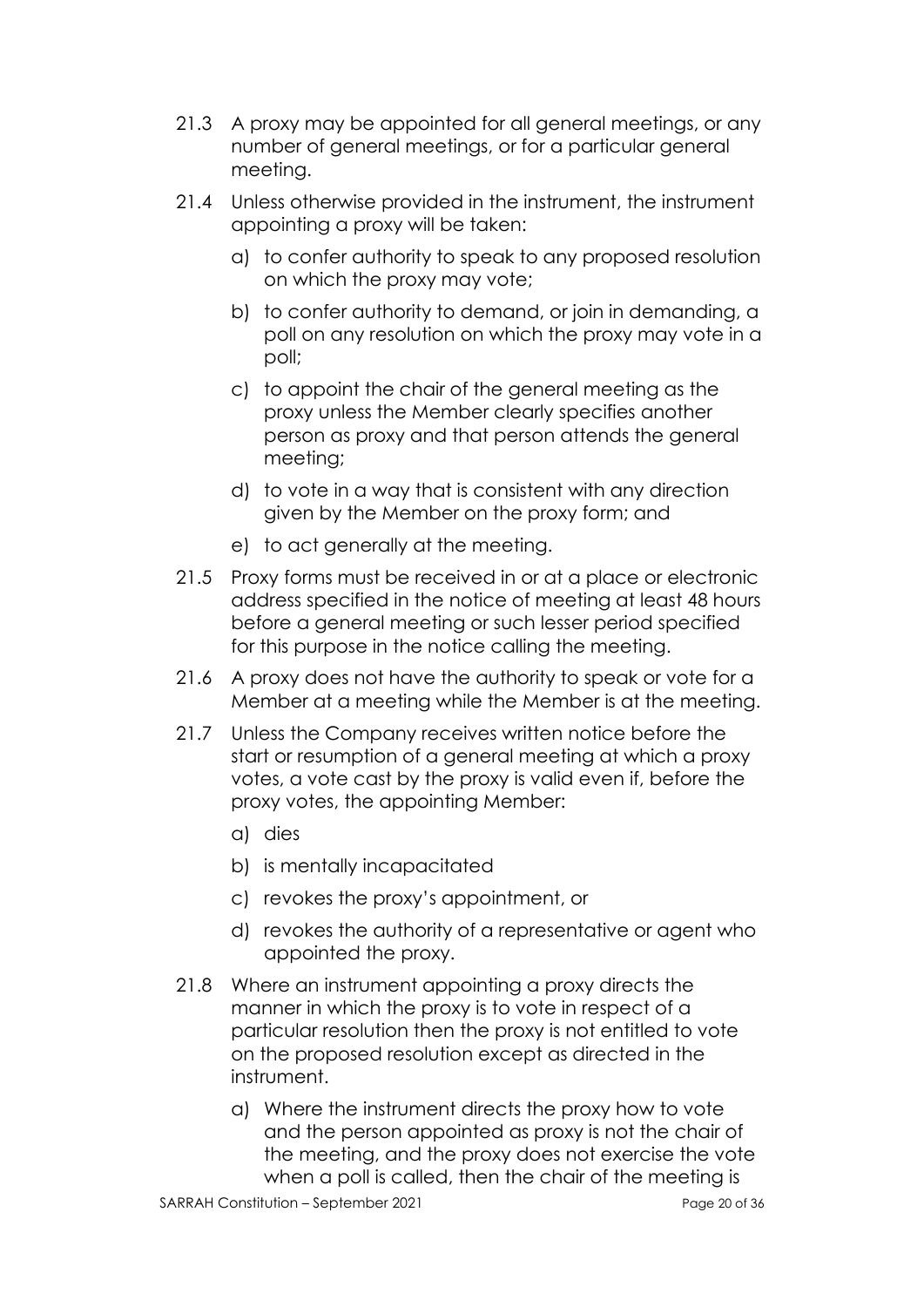taken, before voting on the resolution closes, to have been appointed as the proxy for the purposes of voting on the resolution at the meeting and must vote as directed.

# *22. Direct voting*

22.1 The Board may determine that at any general meeting, a Voting Member who is entitled to attend and vote on a resolution at that meeting is entitled to a direct vote in respect of that resolution. A "direct vote" includes a vote delivered to the Company by any means approved by the Board, which may include post or electronic means. The Board may prescribe By-Laws in relation to direct voting, including specifying the form, method and timing of giving a direct vote in conjunction with a meeting in order for the vote to be valid.

# IV. BOARD OF DIRECTORS

### *23. Number and nature of Directors*

- 23.1 The Board will have a maximum of 9 Directors consisting of:
	- a) 7 Directors elected by the Voting Members or appointed to fill a casual vacancy under rule 26.1 who shall be designated Elected Directors;
	- b) Up to 2 Directors appointed by the Board and who shall be designated Appointed Directors.
- 23.2 There must be not less than 5 Elected Directors.

# *24. Terms of Directors*

- 24.1 Elected Directors are elected for a term of 2 Years commencing at the conclusion of the AGM at which the Director was elected and terminating at the conclusion of the second following AGM, but a retiring Director who is eligible may stand for re-election.
- 24.2 The term for an Appointed Director shall be such period as the Board determines at the time of appointment up to 24 months from the date of appointment. A Member who is no longer an Appointed Director who is otherwise eligible may nominate for election or be appointed as an Elected **Director**
- 24.3 A Director may serve as a Director for up to 6 consecutive Years. At the completion of the 6th consecutive Year, or if the Director ceases to be a Director for any reason during the 6<sup>th</sup> consecutive Year, they are not eligible to be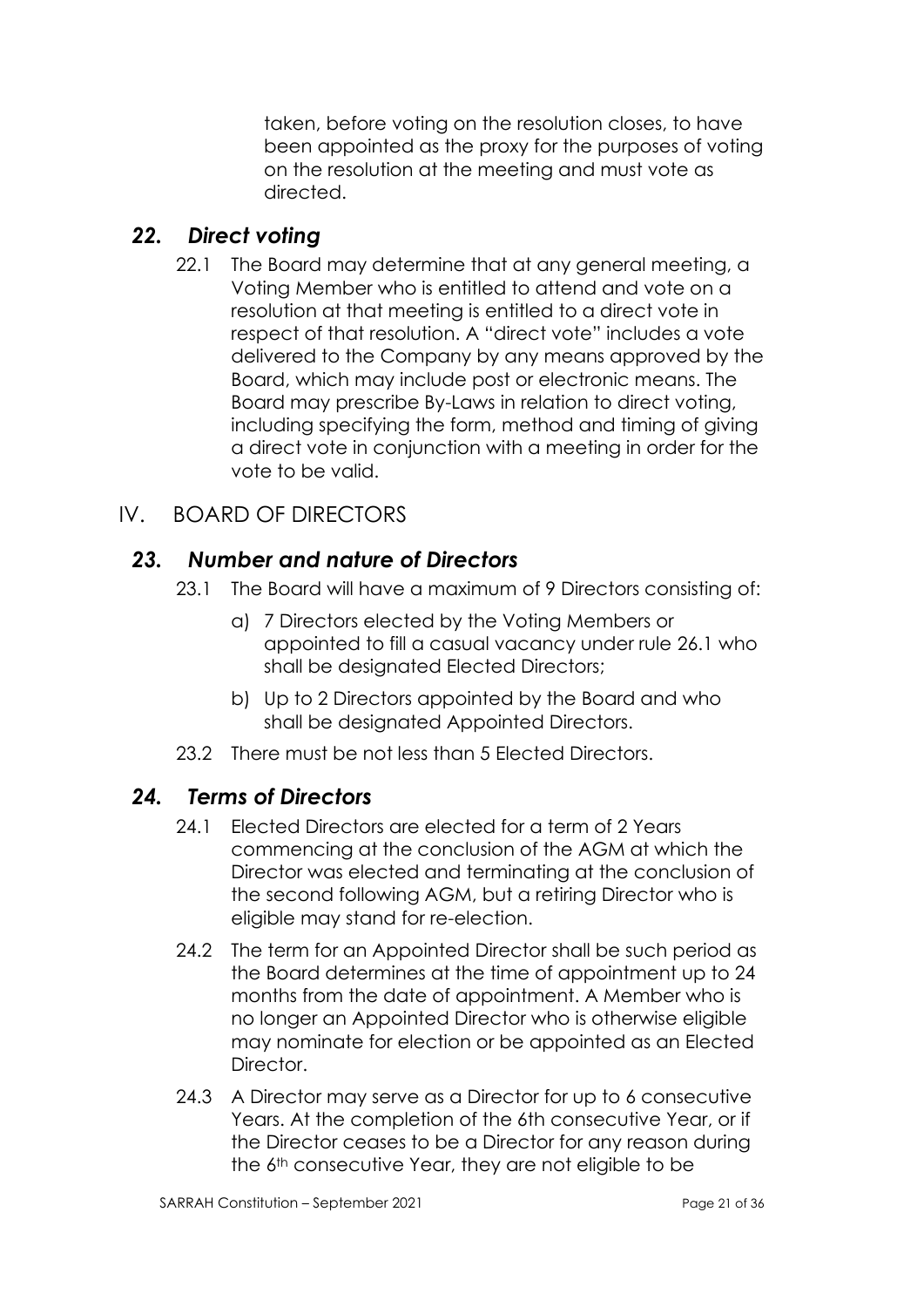appointed or elected a Director until at least 18 months has passed from when they ceased to be a Director.

# *25. Eligibility of Directors*

- 25.1 Elected Directors must be Voting Members.
- 25.2 An Appointed Director does not have to be a Voting Member.
- 25.3 An Appointed Director must have the skills, experience, perspectives or capabilities that the Board determines from time to time are important for the Board.
- 25.4 To be eligible to stand for election or appointment as a Director, an individual must not be subject to any circumstance in accordance with rule 28.3 that would result in them ceasing to be a Director once elected or appointed, and, if a Member, must not have any overdue fees payable under rule 12.

# *26. Casual vacancies on the Board*

- 26.1 If a casual vacancy in the position of an Elected Director occurs, the Board may appoint any eligible Voting Member to that position and the appointee holds office until the end of the first AGM following the appointment.
- 26.2 If a vacancy in the position of an Appointed Director occurs, the Board may appoint any individual in accordance with rules 24.2 and 25.3 at any time.
- 26.3 The Board may act even if there are vacancies on the Board. If the number of Directors is reduced below the minimum in rule 23.2, however, the continuing Directors may act only:
	- a) in an emergency; or
	- b) for the purposes of appointing additional eligible individuals as Directors up to the minimum number; or
	- c) to convene a general meeting.

#### *27. Election of Directors*

- 27.1 Subject to this rule 27, the Board may determine the procedures for the conduct of elections and the nomination process.
- 27.2 Voting Members entitled to vote may, prior to the AGM at which an Elected Director retires or at which a vacancy in the position of Elected Director exists, determine an eligible Voting Member to fill the vacated position by electing an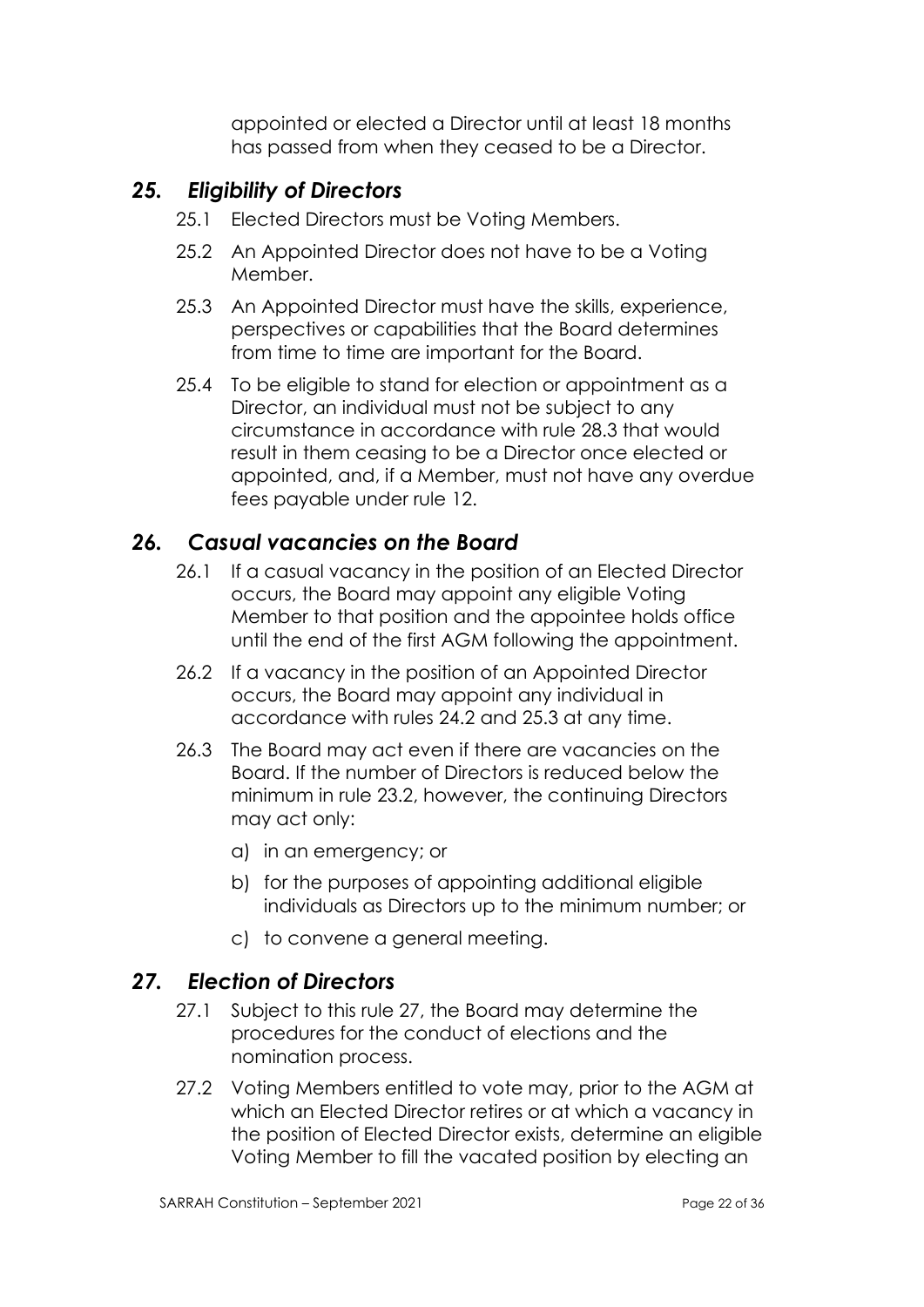individual to that office in accordance with procedures determined by the Board for the conduct of a ballot.

- 27.3 Prior to the AGM, the Board must give notice of the number of vacancies that may be filled and invite nominations from eligible Voting Members for election as Elected Directors.
- 27.4 Nominations of candidates for election as an Elected Director must be received by the Secretary in the time prescribed in the By-Laws.
- 27.5 The nomination form will:
	- a) be in writing in the form as determined by the Board;
	- b) include any required information (such as the candidate's skills and experience) as determined by the Board from time to time;
	- c) contain the signed consent of the candidate.
- 27.6 At the close of nominations if there are more candidates for election than there are vacant Elected Director positions to be filled, then a ballot will be conducted.
	- a) The voting instructions and processes shall be as prescribed by the Board and set out in the By-laws.
	- b) The Board will appoint a returning officer for the ballot who must not be a Director nor a candidate.
- 27.7 If at the close of nominations there are the same number or fewer candidates for election than there are vacant Elected Director positions to be filled then all eligible nominations shall be deemed to have been elected subject to rule 27.8 and no ballot shall be held. Any resulting vacancies in the position of Elected Director shall be casual vacancies to which rule 26 applies.
- 27.8 The result of the election process shall be announced at the AGM and, if a ballot has not been completed, shall be subject to endorsement by separate ordinary resolution for each candidate.

# *28. Vacation of office of Director*

28.1 Subject to rules 28.2 & 28.3, an individual vacates their office of Elected Director at the conclusion of the AGM at which they retire or their term of office expires subject to them being re-appointed or re-elected a Director in accordance with this Constitution and an Appointed Director vacates their office at the conclusion of their term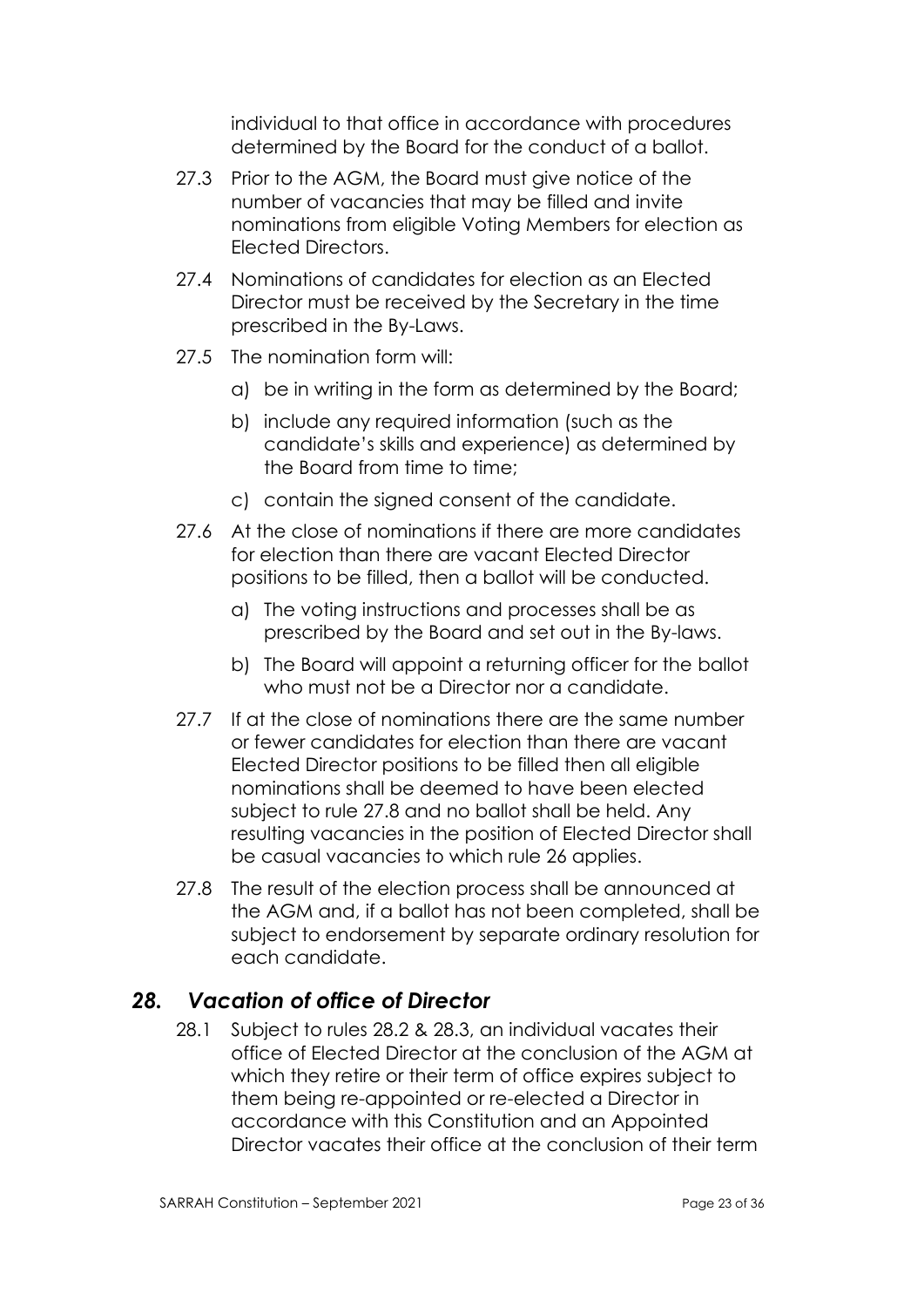in accordance with rule 24.2 unless reappointed or elected.

- 28.2 A Director may resign by giving written notice to the Company through the Secretary of their intention to resign and the resignation will take effect at the time of receipt of the notice or a later time expressed in the notice.
- 28.3 The office of a Director becomes vacant if the Director:
	- a) is prohibited from holding or is no longer eligible to hold office as a director pursuant to the Corporations Act or the ACNC Act if the Company is subject to the ACNC Act;
	- b) becomes an individual who is, or whose estate is, liable to be dealt with in any way under the law relating to mental health;
	- c) dies;
	- d) becomes bankrupt or makes any arrangement or composition with their creditors generally unless the Board resolves otherwise;
	- e) is convicted on indictment of an offence and the Board does not within 2 months after that conviction resolve to confirm the Director's appointment to the office of Director;
	- f) is absent from all meetings of the Board during a 6 months' period, with or without the consent of the Board, unless at the next meeting of the Board, the Board resolves otherwise;
	- g) has failed to disclose a material personal interest that would be required to be disclosed under the Corporations Act or ACNC Act, if the Company is subject to the ACNC legislation, unless at the next meeting of the Board, the Board resolves otherwise;
	- h) is an Elected Director and ceases to be a Voting Member;
	- i) is removed as a Director by an ordinary resolution of the Company in general meeting, subject to the Corporations Act; or
	- j) is, or becomes a paid employee of the Company.

#### *29. Office bearers*

29.1 The Board must elect, from amongst their number, Directors to the office bearer positions of President and Deputy President at least annually and in any event at the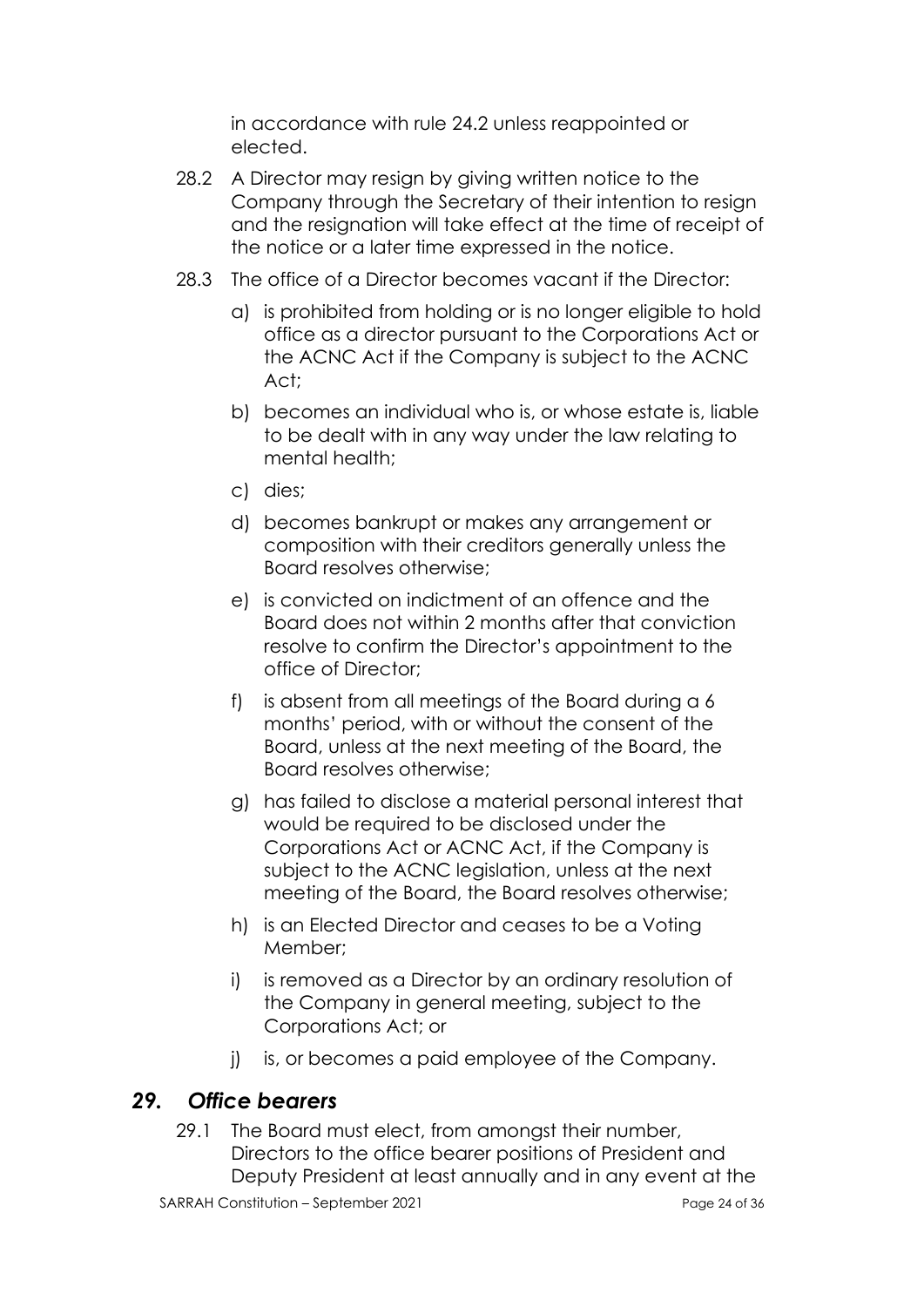first meeting of the Board following an AGM. Subject to this rule, the Board may determine the period for which a Director is to be an office bearer.

- 29.2 The President and Deputy President has such powers and duties as specified in this Constitution, as required by law and as determined by the Board.
- 29.3 Office bearers will not hold office beyond their retirement or removal from the Board as a Director.

### *30. No alternate Directors*

30.1 Directors are not entitled to appoint alternate Directors.

### *31. Payments to Directors*

- 31.1 Directors are entitled to such reasonable remuneration as the Board determines, subject to any aggregate limits on the amount of remuneration payable as fixed by the Voting Members in general meeting from time to time as required by the Corporations Act.
- 31.2 A Director may be reimbursed for out of pocket expenses incurred by the Director in the performance of any duty as a Director where the amount payable does not exceed an amount previously approved by the Board.
- 31.3 A Director may be paid for any service rendered to the Company by the Director in a professional or technical capacity where the provision of the service has the prior approval of the Board and where the amount payable is approved by the Board, and is not more than an amount which commercially would be reasonable for the service.

# *32. Powers and duties of the Board*

- 32.1 The Board is responsible for the control, ultimate management and conduct of the Company. In addition to the specific powers conferred on the Board by this Constitution, the Board may exercise all the powers of the Company that are not required by the Corporations Act or the ACNC Act or by this Constitution to be exercised by the Company in general meeting.
- 32.2 The Board must determine how money and other assets of the Company are managed and how payments are made by or on behalf of the Company.
- 32.3 The Board may form and delegate any of its powers and functions to a committee, task force, working or other group consisting of such Directors or other individuals as the Board thinks fit and may from time to time revoke such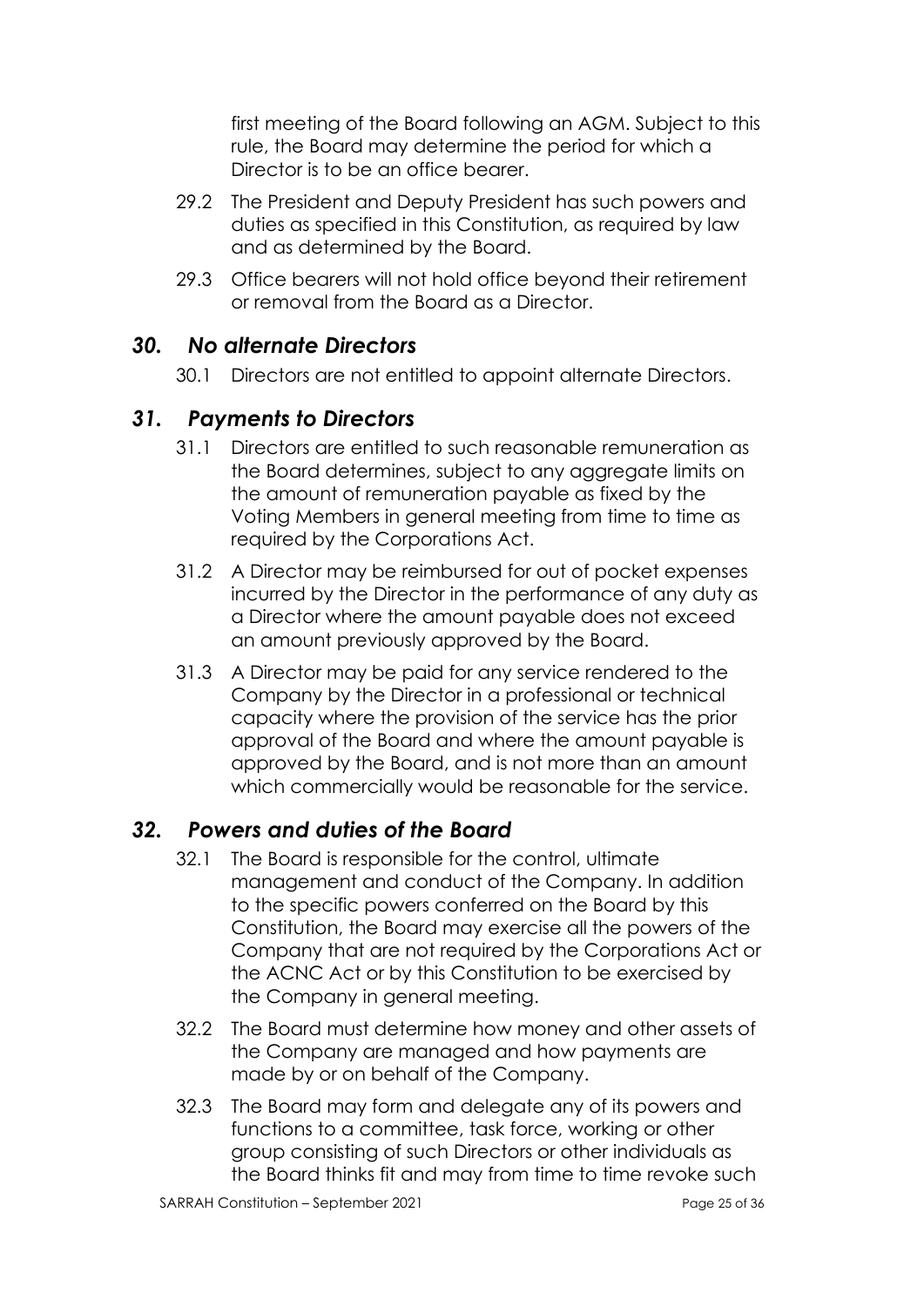delegation. A committee of the Board must, in exercise of the powers delegated to it, conform to any directions, terms or conditions that may be imposed on it by the Board.

- 32.4 The Board may delegate any of its powers and functions to a Director, an employee of the Company (such as a chief executive officer) or any other person, and on such terms and conditions as the Directors consider appropriate.
- 32.5 The Board may make and from time to time revoke or amend By-Laws not inconsistent with this Constitution to govern procedures and activities of the Company and its organisation. The By-Laws, as they are in effect from time to time, bind the Directors and the Members.
- 32.6 Any question or dispute relating to or arising from this Constitution shall be referred to the Board for determination provided that nothing in this Constitution reduces any rights a Member may have at law.

#### *33. Duties of directors*

- 33.1 The Directors must comply with their duties as directors under legislation and common law, and, if they are subject to the ACNC Act, with the duties described in governance standard 5 of the regulations made under the ACNC Act which are:
	- a) to exercise their powers and discharge their duties with the degree of care and diligence that a reasonable individual would exercise if they were a Director of the Company;
	- b) to act in good faith in the best interests of the Company and to further the Objects of the Company;
	- c) not to misuse their position as a Director;
	- d) not to misuse information they gain in their role as a Director;
	- e) to disclose any perceived or actual material conflicts of interest in the manner set out in rule 34;
	- f) to ensure that the financial affairs of the Company are managed responsibly; and
	- g) not to allow the Company to operate while it is insolvent.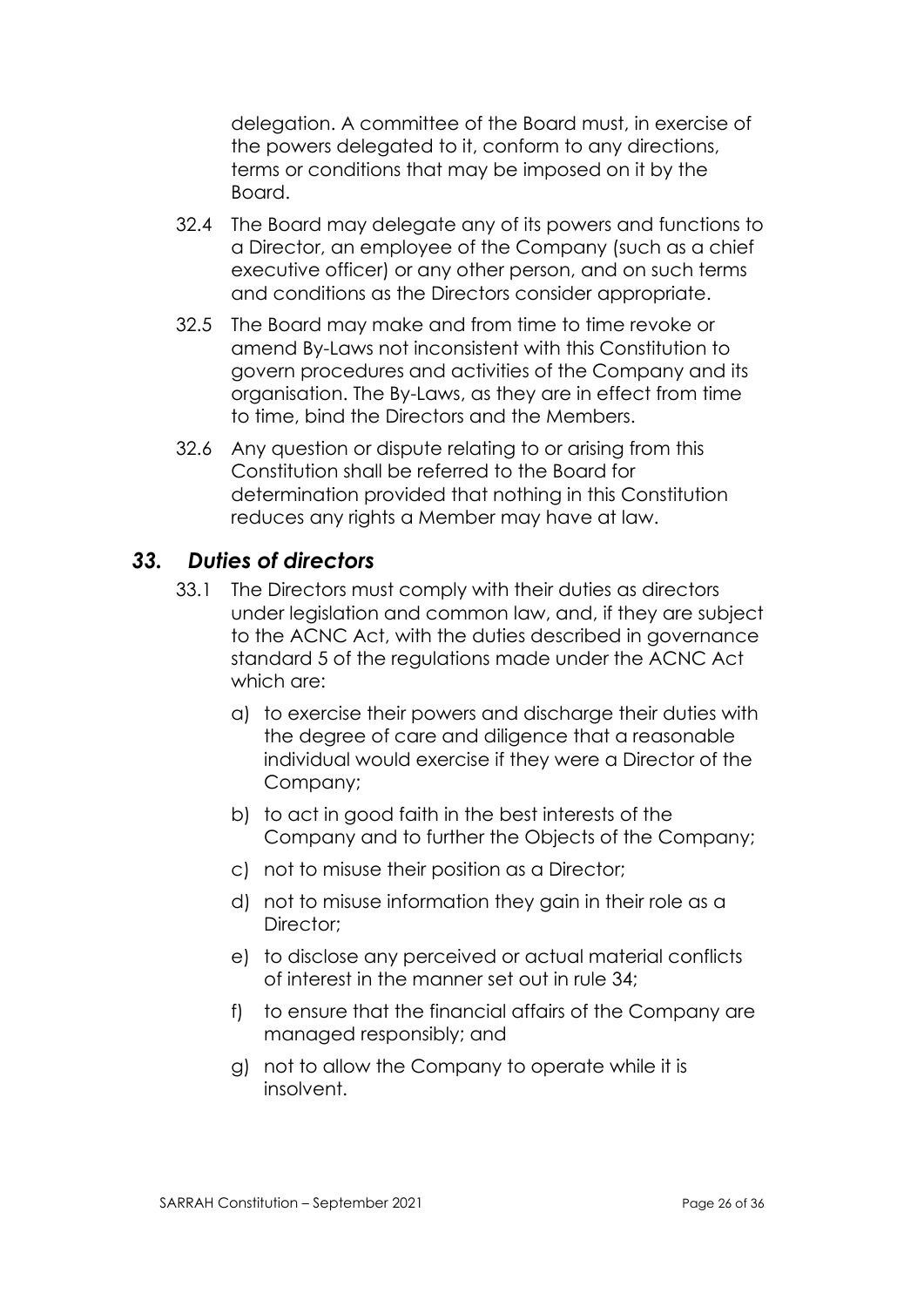# *34. Conflicts of interest*

- 34.1 A Director must disclose the nature and extent of any actual or perceived material conflict of interest in a matter that is being considered by the Board :
	- a) to the other Directors; and
	- b) if all of the Directors have the same conflict of interest, to the Members at the next general meeting, or at an earlier time if reasonable to do so.
- 34.2 The disclosure of a conflict of interest by a Director must be recorded in the Board's minutes.
- 34.3 Each Director who has a material personal interest in a matter that is being considered by the Board must not, except as provided under rule 34.4:
	- a) be present at the meeting while the matter is being discussed, or
	- b) vote on the matter.
- 34.4 A Director may still be present and vote if:
	- a) their interest arises because they are a Member of the Company, and the other Members have the same interest;
	- b) their interest relates to an insurance contract that insures, or would insure, the Director against liabilities that the Director incurs as a Director of the Company (see rule 50.4);
	- c) their interest relates to a payment by the Company under rule 50.1 (indemnity), or any contract relating to an indemnity that is allowed under the Corporations Act;
	- d) the Australian Securities and Investments Commission (**ASIC**) makes an order allowing the Director to vote on the matter; or
	- e) the Directors who do not have a material personal interest in the matter pass a resolution that:
		- i) identifies the Director, the nature and extent of the Director's interest in the matter and how it relates to the affairs of the Company, and
		- ii) says that those Directors are satisfied that the interest should not stop the Director from voting or being present while the matter is being considered.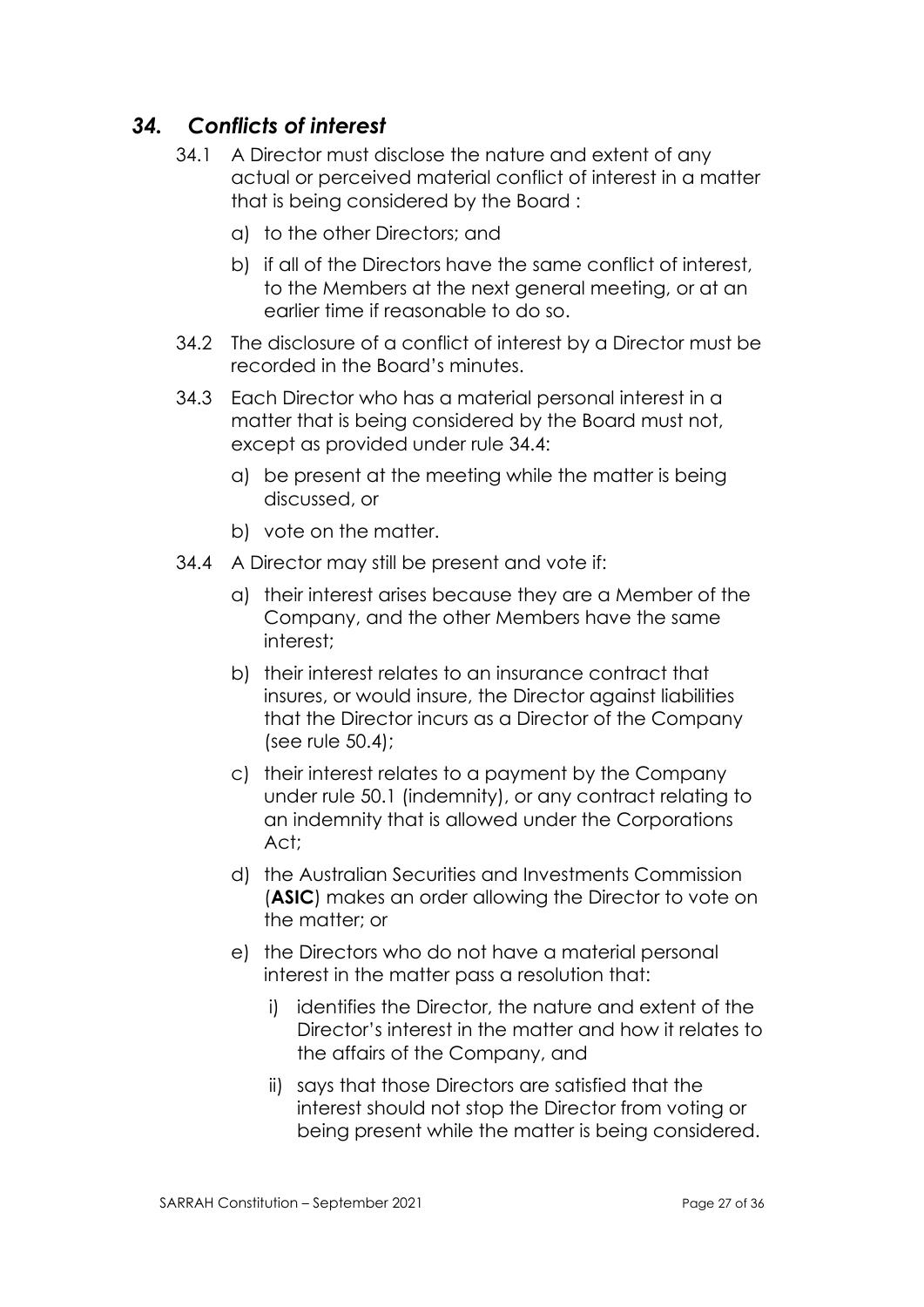# *35. Board meetings*

- 35.1 The Board may meet together for the despatch of business and adjourn and otherwise regulate their meetings as they think fit.
- 35.2 The planned contemporaneous linking together of Directors by technologies, such as telephone or other electronic means, that are consented to by all Directors and that allow reasonable interaction between all participating Directors, constitutes a Board meeting provided the number of Directors participating is sufficient to constitute a quorum.
- 35.3 A Director participating in a meeting by technology in accordance with rule 35.2 is taken to be present in person at the meeting.

### *36. Chair of Board meetings*

- 36.1 The President, if present and willing to act, will act as chair of meetings of the Board.
- 36.2 If the President is not present within 15 minutes after the time appointed for a meeting or is unable or unwilling to act or has notified an intention not to be present or able and willing to act, the following may act as chair of the meeting (in order of entitlement):
	- a) the Deputy President; or
	- b) a Director chosen by the majority of Directors present at the meeting.

# *37. Convening of a Board meeting*

- 37.1 The President or any 2 or more Directors may, whenever they think fit, convene a Board meeting.
- 37.2 A Secretary must, when requested by the President or on the written requisition of any 2 or more Directors, convene a Board meeting.

# *38. Notice of a Board meeting*

- 38.1 Unless special circumstances apply, at least 7 days' notice should be given to every Director of a Board meeting and the date, time and place of the meeting.
- 38.2 Notice of a Board meeting must be given by such means as have been agreed by all the Directors. Non-receipt of any notice of a Board meeting by a Director does not affect the validity of the convening of the meeting unless the non-receipt was due to a deliberate act.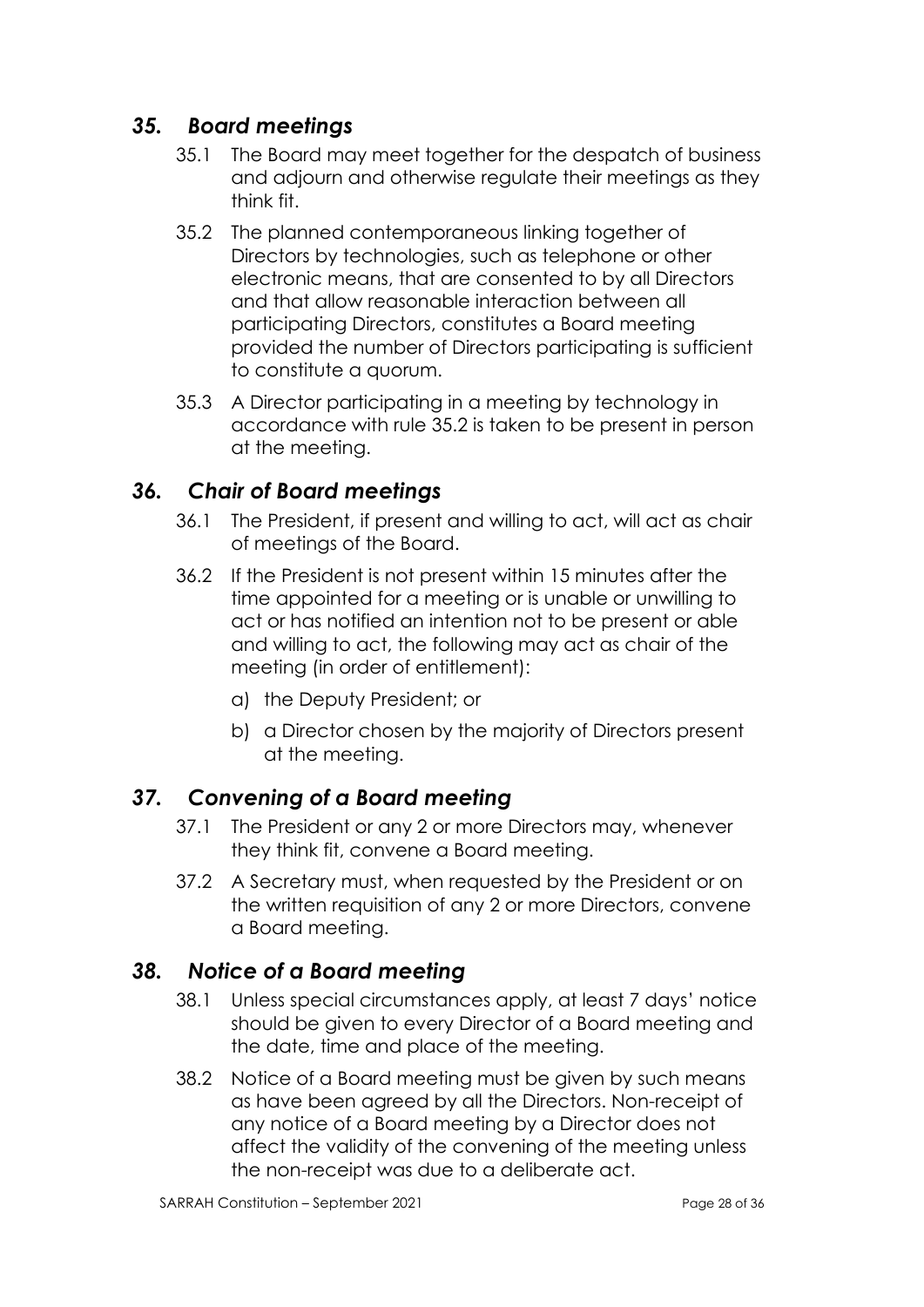# *39. Quorum at a Board meeting*

- 39.1 No business may be transacted at a Board meeting unless a quorum of Directors is present during the time the business is dealt with.
- 39.2 A quorum at a Board meeting is a majority of Directors in office at the time of the meeting.
- 39.3 A Director who is present and is disqualified from voting on a matter pursuant to rule 34.4 shall be counted in the quorum despite that disqualification, even if they do not participate in that part of the meeting from which they are disqualified from voting.

### *40. Decisions of the Board*

- 40.1 Questions arising at a meeting of the Board are to be decided by at least a simple majority of votes cast by the Directors present and entitled to vote and any such decision is for all purposes a determination of the Board.
- 40.2 In the case of an equality of votes upon any proposed resolution the chair of the meeting, in addition to any deliberative vote, does not have a casting vote and the resolution is not passed.

#### *41. Circulating resolutions*

- 41.1 The Board may pass a resolution without a Board meeting if the Directors entitled to vote on the resolution sign or otherwise agree to the resolution in the manner set out in rule 41.2.
- 41.2 For rule 41.1, a Director may signify assent to the resolution by signing a document containing a statement of the resolution or by notifying the Secretary of the Director's assent in person, by telephone, email or other electronic means
- 41.3 A resolution under rule 41.1 shall be deemed to have been passed if the number of Directors in favour is sufficient for a quorum at a Board meeting in accordance with rule 39.2.
- 41.4 Resolutions passed in accordance with rule 41.3 are to be taken to have been passed on the date the resolution was assented to by the final Director whose support resulted in the number of Directors in favour of the resolution equalling the number that is a quorum.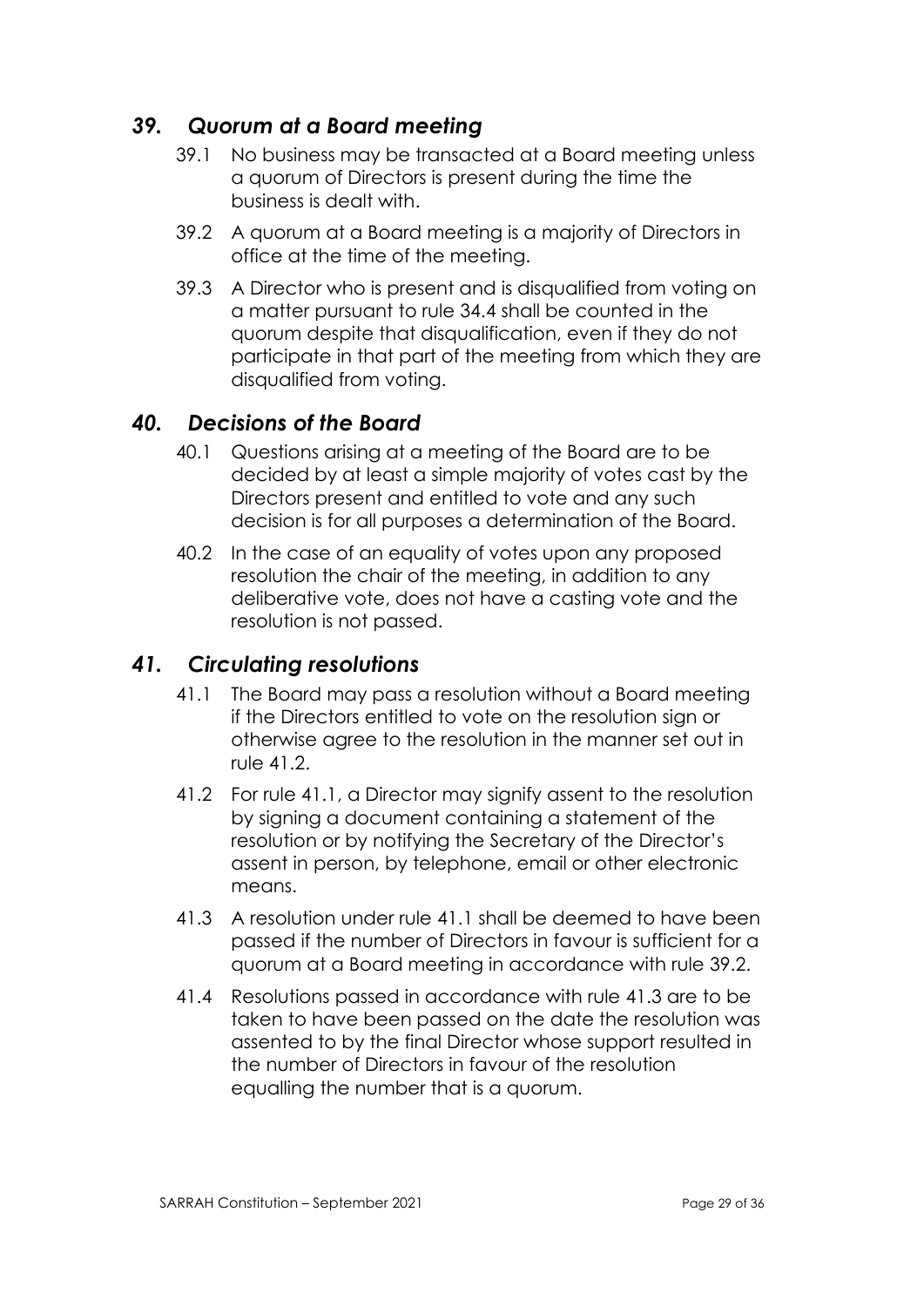# *42. Validity of acts of Directors*

42.1 All acts done by a meeting of the Board or of a committee appointed by the Board or by a person acting as a Director are valid even if it is later discovered that there is a defect in the appointment of a person to be a Director or a member of the committee or that they or any of them were disqualified or were not entitled to vote.

#### V. ADMINISTRATION

#### *43. Secretary*

- 43.1 The Company must have at least one Secretary, who may be but does not need to be a Director.
- 43.2 A Secretary must be appointed by the Board (after giving the Company their signed consent to act as Secretary of the Company) and may be removed by the Board.
- 43.3 The Board must decide the terms and conditions under which the Secretary is appointed, including any remuneration.

#### *44. Minutes*

- 44.1 The Board must ensure that minutes of proceedings and resolutions of general meetings of the Company and of Board meetings (including committees of the Board) are recorded in books kept for that purpose within 1 month following the relevant meeting.
- 44.2 The Board must ensure that minutes of resolutions passed by the Board and committees of the Board without a meeting are recorded in books kept for the purpose within 1 month after the resolution is passed.
- 44.3 The minutes of a meeting must be signed within a reasonable time after the meeting by the chair of the meeting or the chair of the following meeting.
- 44.4 The minutes of a passing of a resolution without a meeting must be signed by a Director within a reasonable time after the resolution is passed.
- 44.5 A minute that is recorded and signed in accordance with rule 44 is evidence of the proceeding or resolution to which it relates unless the contrary is proved.

# *45. Inspection of records*

45.1 The Board must ensure that the minute books for general meetings are open for inspection by Members free of charge.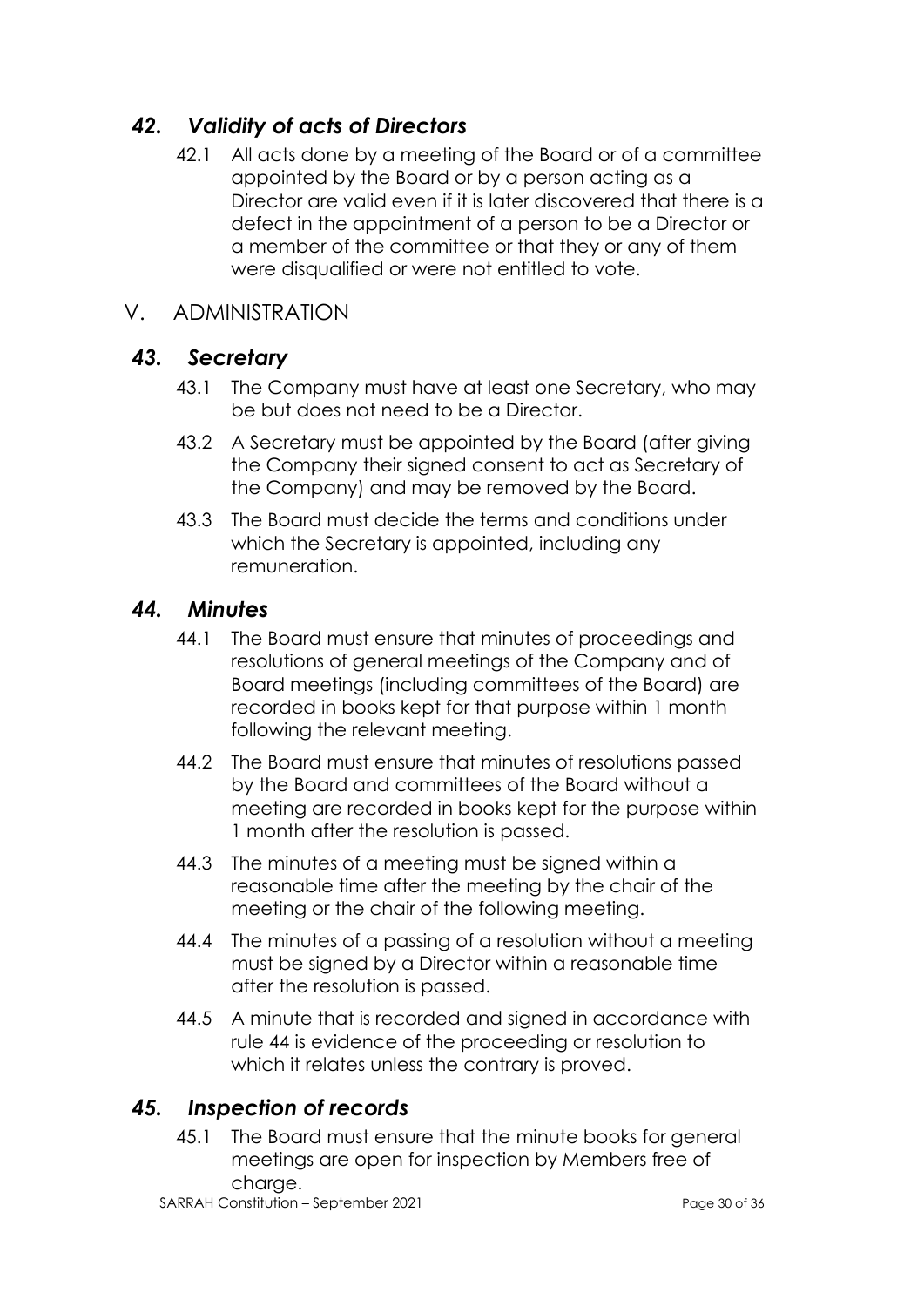- 45.2 Subject to rule 45.1, the Board may determine whether and to what extent, and at what times and places and under what conditions, the minute books, financial records and other documents of the Company or any of them, will be open to inspection by Members other than Directors.
- 45.3 A Member other than a Director does not have the right to inspect any books, records or documents of the Company except as provided by law or authorised by the Board.
- 45.4 Notwithstanding rule 45.2, a previous Director has a right to inspect minute books and related papers for meetings of the Directors and committees of the Board for the period covering when they were a Director.

### *46. Accounts and audit*

- 46.1 The Company must prepare and deal with such accounts as are required to be prepared in accordance with the Corporations Act or in accordance with the ACNC Act as applicable.
- 46.2 The Board may, and must if required by the Corporations Act or the ACNC Act, cause the financial records of the Company to be audited in accordance with the requirements of the Corporations Act or ACNC Act, as applicable.
- 46.3 The financial year shall be the period of 12 months ending on 30 June, unless the Board determines a different end date.

# *47. Notices*

- 47.1 A notice may be given by the Company to a Member:
	- a) by serving it on the Member personally;
	- b) by sending it by prepaid post to the Member's address as shown in the Register;
	- c) by sending it to the Electronic Contact Address or such other address the Member has supplied to the Company for the giving of notices;
	- d) by making a copy of it accessible electronically on a website of, or related to, the Company and advising the Member of its availability via the Electronic Contact Address; or
	- e) by publishing it in a regular newsletter publication of the Company to Members which publication may be printed or be electronic or internet based.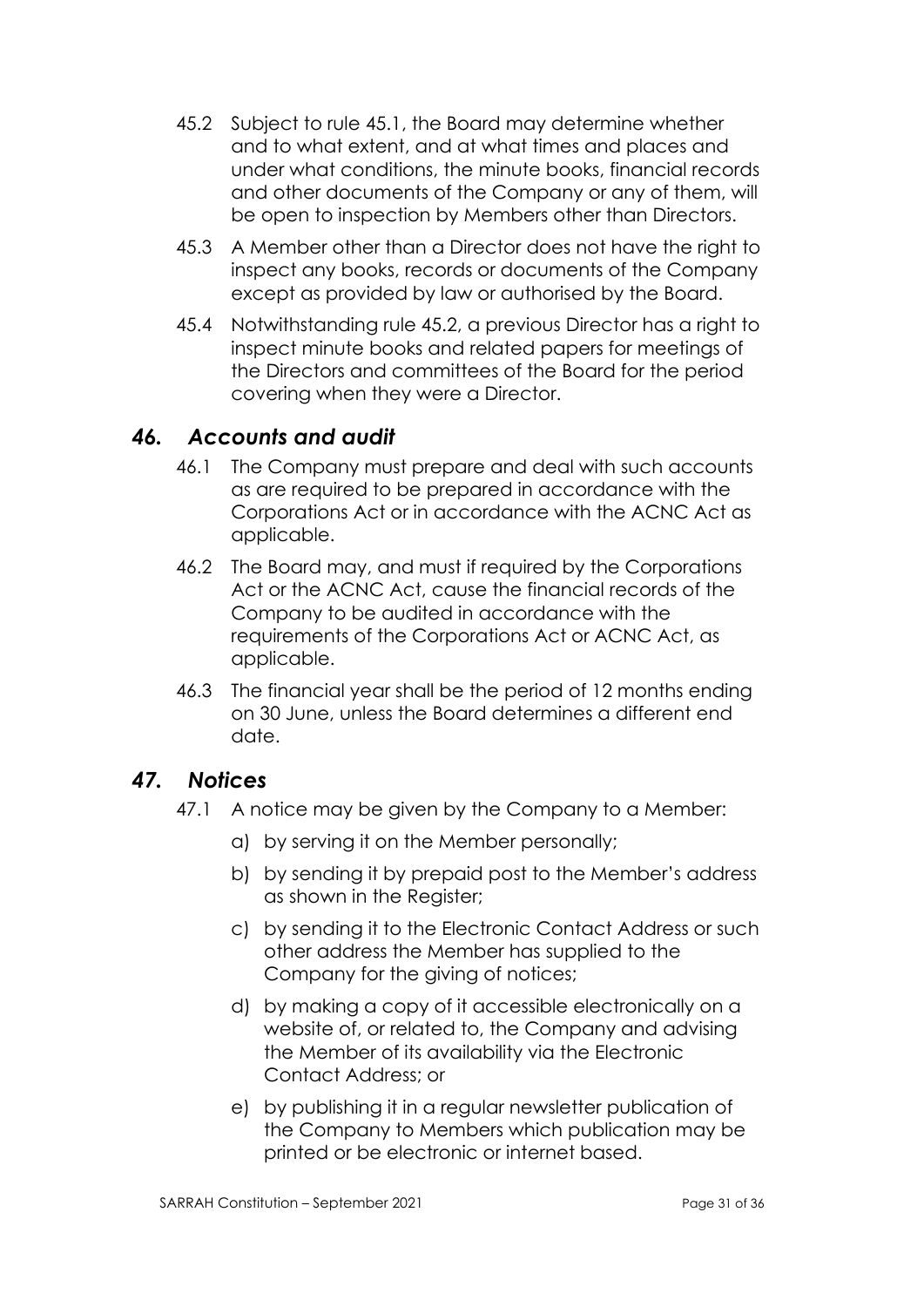- 47.2 The fact that a Member has supplied an email or other electronic address for the giving of notices:
	- a) does not require the Company to give any notice to that person by email or other electronic means; or
	- b) does not prevent the Company from giving notice to that person in the manner envisaged by rule 47.1.
- 47.3 Any Member who has not provided to the Company a place of address or Electronic Contact Address for inclusion in the Register as the place at or via which notices may be given to the Member shall not be entitled to receive any notice, subject to rule 47.4.
- 47.4 When a Member does not have a registered address or Electronic Contact Address or when the Company has bona fide reason to believe that a Member is not known at the Member's registered address or Electronic Contact Address, all future notices are deemed to be given to the Member if the notice is exhibited in the registered office of the Company, if any, for a period of 48 hours (and is deemed to be duly served at the commencement of that period) unless and until the Member informs the Company of a registered address or Electronic Contact Address.

### *48. Time of service of notices*

- 48.1 Where a notice is sent by post, service of the notice is taken to be effected 2 days after it is posted.
- 48.2 Where a notice is sent by email or other electronic means, service of the notice is taken to be effected on the day it is sent.
- 48.3 Where the Company gives a notice under rule 47.1d), service of the notice is taken to be effected when the notice was first so made accessible.
- 48.4 When the Company gives notice under rule 47.1e), service of the notice is taken to be effected on the day after the date on which the notice was first published.

# *49. Execution of documents*

- 49.1 The Company may execute a document only if authorised:
	- a) by the Board; or
	- b) in accordance with any delegation made by the Board.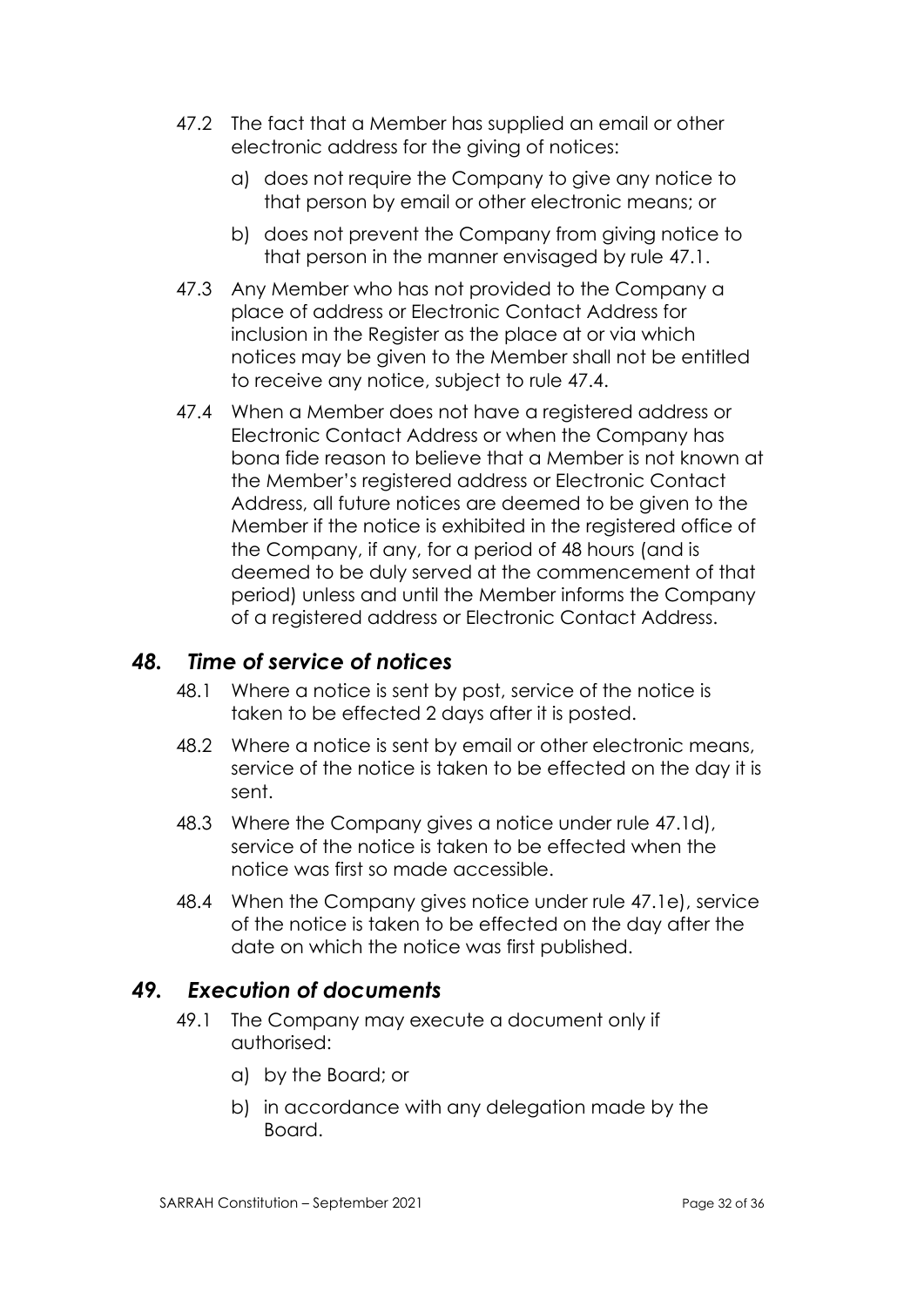- 49.2 Without limiting the manner in which the Company may execute any approved contract, including as permitted under the Corporations Act, the Company may execute any agreement, deed or other document by:
	- a) 2 Directors signing the same; or
	- b) 1 Director and 1 Secretary signing the same.
- 49.3 Nothing in this Constitution requires the Company to execute any agreement, deed or other document under common seal for the same to be executed effectively by the Company.
- 49.4 The Board may at any time determine that the Company shall have a common seal and if so:
	- a) the Board must provide for its safe custody; and
	- b) it may only be used as authorised by the Directors.

#### *50. Indemnity and insurance*

- 50.1 Subject to rule 50.2, the Company must indemnify each individual who is a Director or a Secretary on a full indemnity basis and to the full extent permitted by law against all liabilities, including a loss, liability, cost, charge or expense, incurred by the Director or Secretary, including without limitation:
	- a) a liability for negligence; and
	- b) a liability for reasonable legal costs.
- 50.2 The indemnity in rule 50.1 does not operate in relation to any liability which:
	- a) is a liability of the Company or any of its related bodies corporate;
	- b) is a liability for a pecuniary penalty order under the Corporations Act or a compensation order under the Corporations Act; or
	- c) arises out of conduct of the Director or Secretary which was not in good faith, or which involved wilful misconduct, gross negligence, reckless misbehaviour or fraud.
- 50.3 The indemnity in rule 50.1:
	- a) does not extend to and is not an indemnity against any amount in respect of which the indemnity would otherwise be illegal, void, unenforceable or not permitted by law; and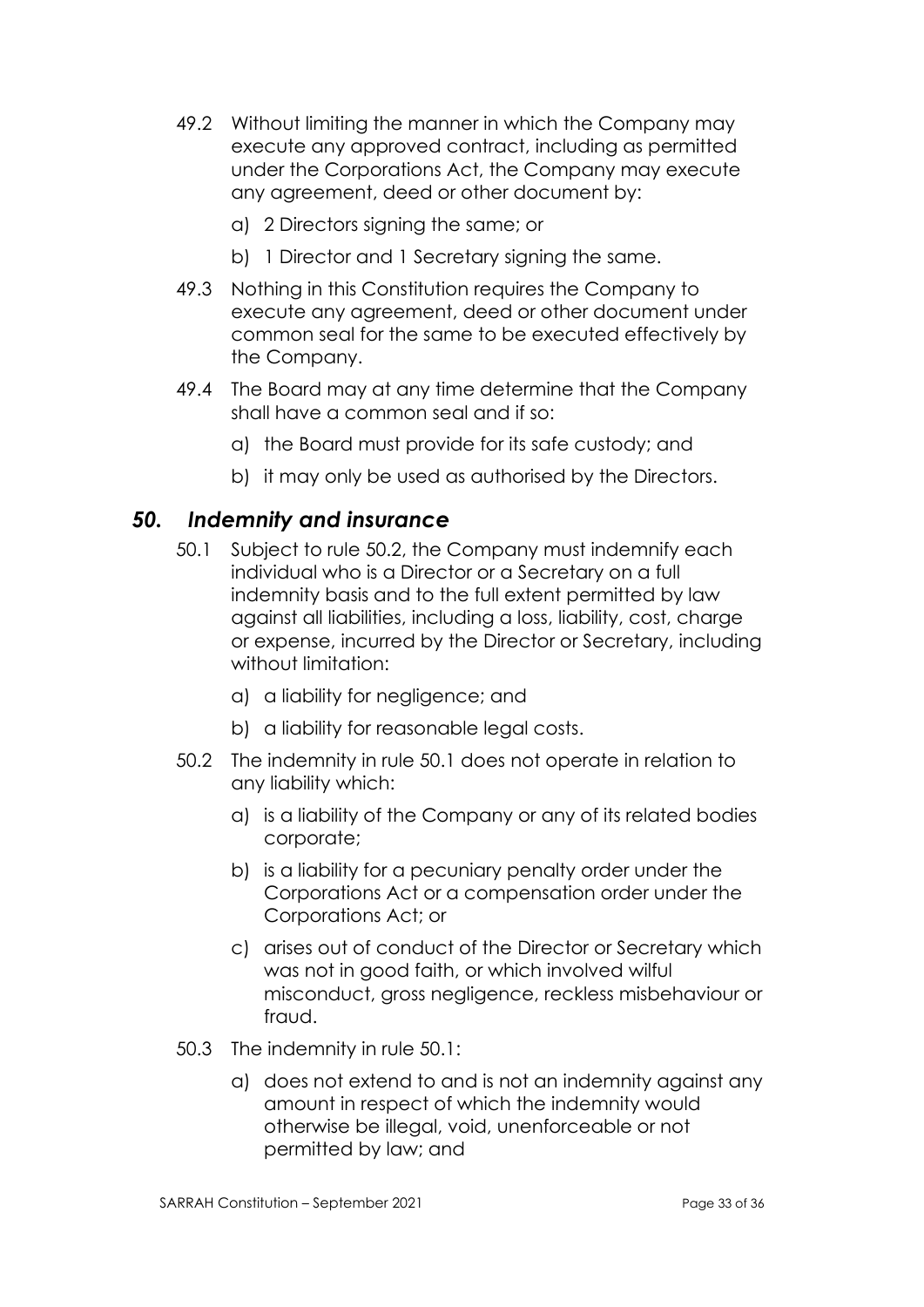- b) does not operate in respect of any liability of the Director or Secretary to the extent that that liability is covered by insurance.
- 50.4 For each Director or Secretary against any liability incurred by the Director or Secretary as a Director or Secretary including, but not limited to, a liability for negligence or for reasonable costs and expenses incurred in defending proceedings, whether civil or criminal, and whatever their outcome the Company may, to the extent permitted by law:
	- a) purchase and maintain insurance; or
	- b) pay or agree to pay a premium for insurance.

#### *51. Winding up*

- 51.1 If any property remains following the winding up or dissolution of the Company after satisfaction of all its debts and liabilities, this property will not be paid to or distributed amongst Members, but will be given or transferred to another charity (and if the Company is registered under the ACNC Act it must be given to another charity) or body corporate that has:
	- a) charitable purposes that are similar to the Objects;
	- b) a constitution that requires its income and property to be applied to promoting its Objects; and
	- c) a constitution that prohibits it from paying or distributing its income and property amongst its members to an extent at least as great as imposed on the Company by rule 6.1.
- 51.2 The identity of the charity or body corporate is to be determined by the Members at or before the time of dissolution and failing such determination being made, by the Board at or before the time of dissolution and failing such determination by application to the court for determination.
- 51.3 If the Company has been endorsed as a deductible gift recipient under Australian tax law and the Company maintains accounts or a gift fund pursuant to such endorsement, the Company must on the earlier of the winding up of such accounts or gift fund or of the Company having its deductible gift recipient endorsement revoked, transfer any surplus assets of those accounts or gift fund to another organisation or gift fund which is endorsed as a deductible gift recipient. The organisation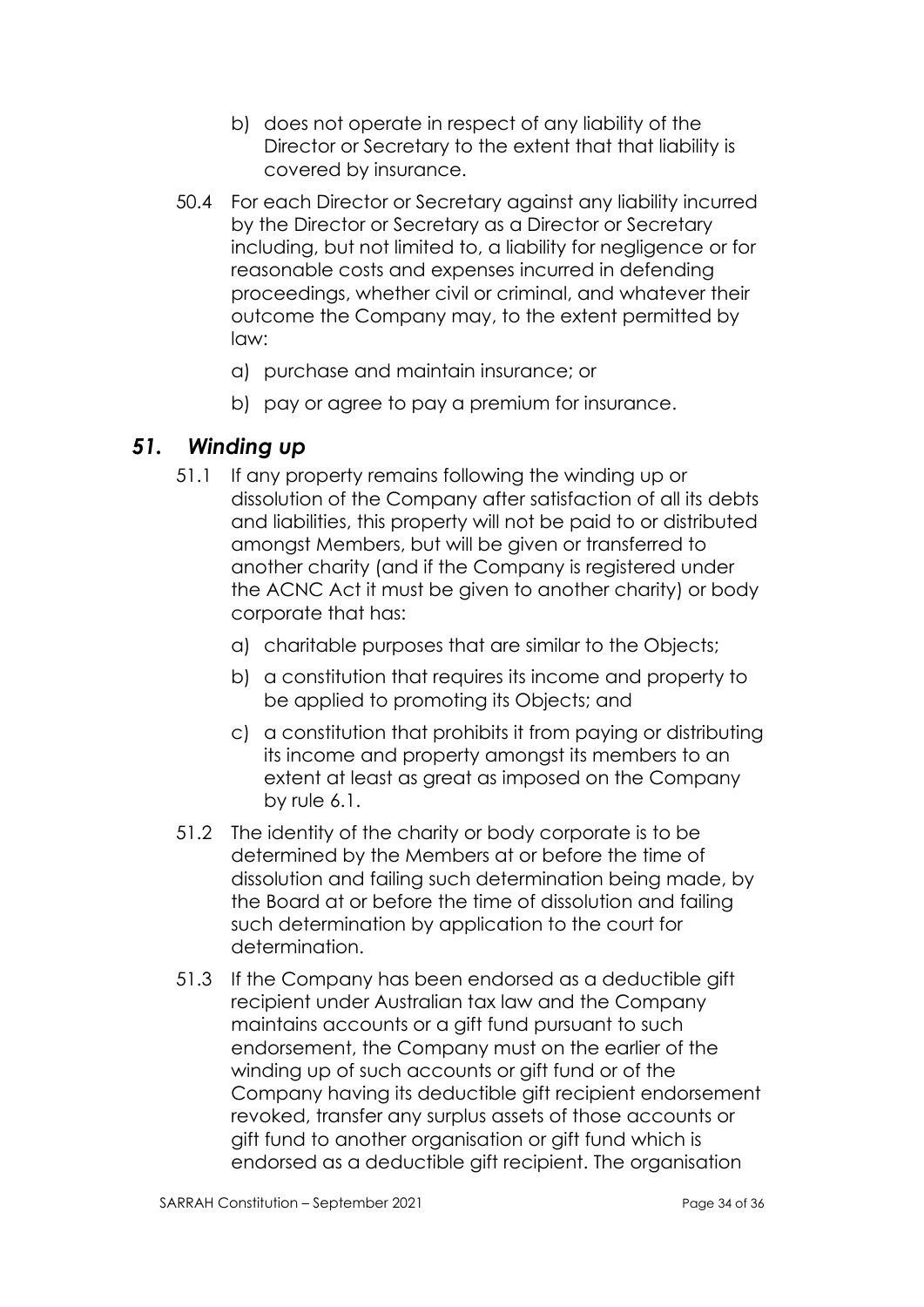to which the assets are to be given is to be determined by the Members, or failing that, by the Board, and failing such determination, by application to a court that has jurisdiction in the matter.

# *52. Changes to this Constitution*

52.1 This Constitution may only be amended in accordance with the Corporations Act.

### *53. Transitional provisions*

- 53.1 On registration of the Company, all members listed in the register of members of SARRAH Inc shall become Members of the Company. The Board shall classify each Member as either a Voting Member or Non-voting Member consistent with the Member's existing voting rights.
- 53.2 Upon registration of the Company, those individuals who held office as board members of SARRAH Inc immediately prior to the date of registration of the Company will continue as the initial Board even if this results in more Directors than are allowed under rule 23.1.
	- a) The board members elected by the membership of SARRAH Inc will continue as Elected Directors.
	- b) The board members appointed by the elected board members of SARRAH Inc will continue as Appointed Directors.
	- c) President the president in office at SARRAH Inc when this Constitution becomes effective becomes the President until they are replaced as President in accordance with this Constitution.
	- d) Deputy President the deputy president in office at SARRAH Inc when this Constitution becomes effective becomes the Deputy President until they are replaced as Deputy President in accordance with this Constitution.
	- e) The positions of secretary and treasurer of SARRAH Inc will cease but the board members in those roles remain Directors on the initial Board of the Company.
	- f) The Secretary will be the individual so named on the application to register the Company.
- 53.3 At the conclusion of the first AGM following registration of the Company half of the Elected Directors in office at the time (rounded down if not a whole number) will retire and prior to that AGM, an election process will proceed for the